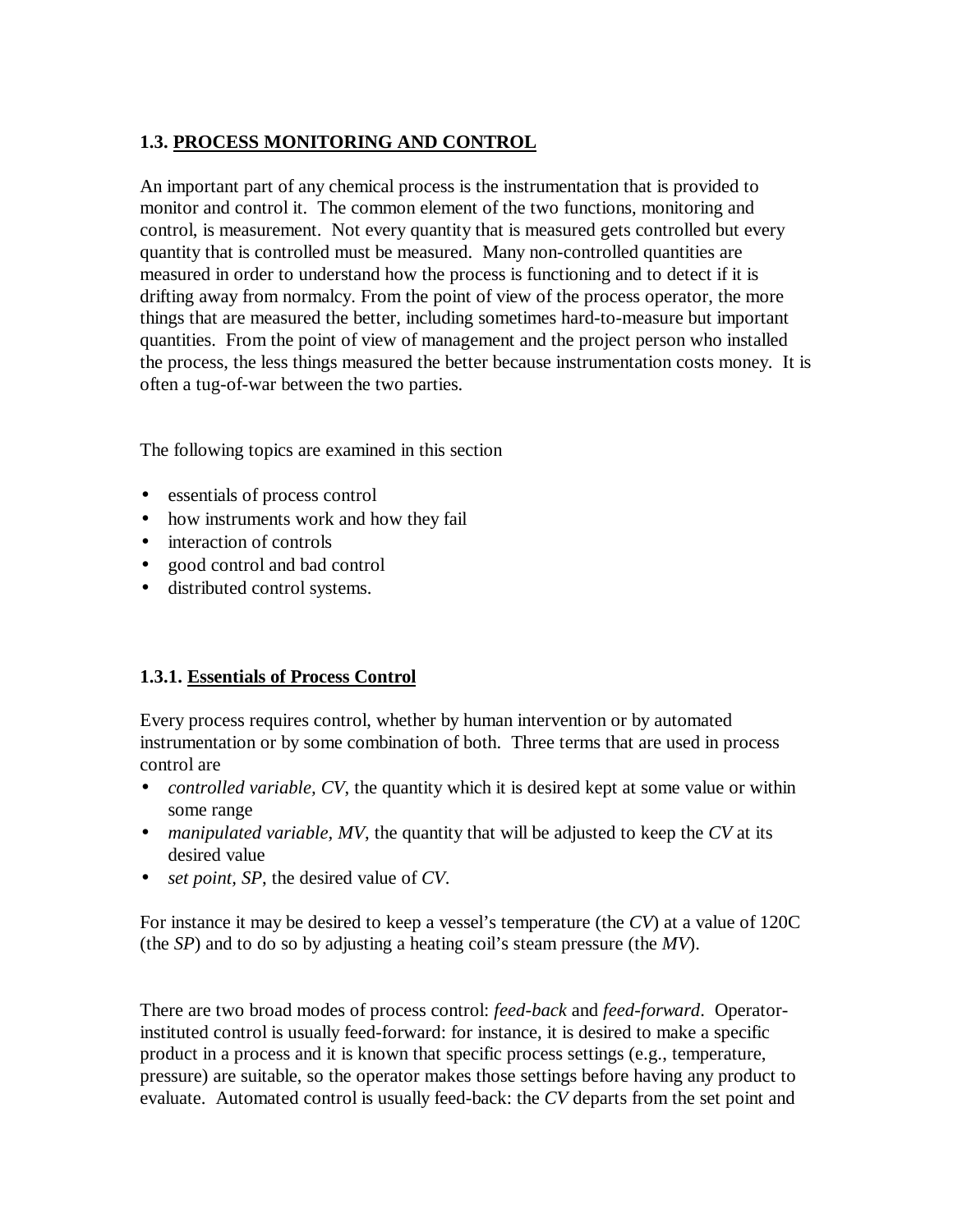the controller takes corrective action. Some degree of feed-back is always necessary because the process is always subject to unforeseeable disturbances. However when the disturbance is foreseeable, then it may be very beneficial to apply a degree of feedforward. For instance, consider a pair of liquids being blended in a vessel to produce a single stream of constant desired composition. If the flow of one component, 'A', is subject to change from time to time, then there is no point in waiting for a deviation measured in composition of the outlet stream before adjusting (manipulating) the flow of the second stream, 'B'. Instead a *ratio controller* is used to adjust immediately the flow of the second component.



Figure 1.3.1 - Ratio Control, an Example of Feed-Forward Control

Likewise, if the set point for a controlled variable is changed, the manipulated variable can be given a feed-forward head start in helping the *CV* achieve its new value. However, the feed-*back* between *CV* and *MV* remains in place and provides the final adjustment.

By far most control comprises one manipulated variable applied to one controlled variable, i.e., a 'Single Input, Single Output' or SISO control loop. At its simplest the 'loop' consists of an *element to measure* the controlled variable, a *controller* to compare the measurement with the set point and to send an appropriate corrective signal, and a *final control element* to receive the signal and apply it to the manipulated variable. Because the measurement element and the control element act in analogue mode, if the controller acts in a digital mode then analogue-to-digital and digital-to-analogue converters must also be included in the control loop.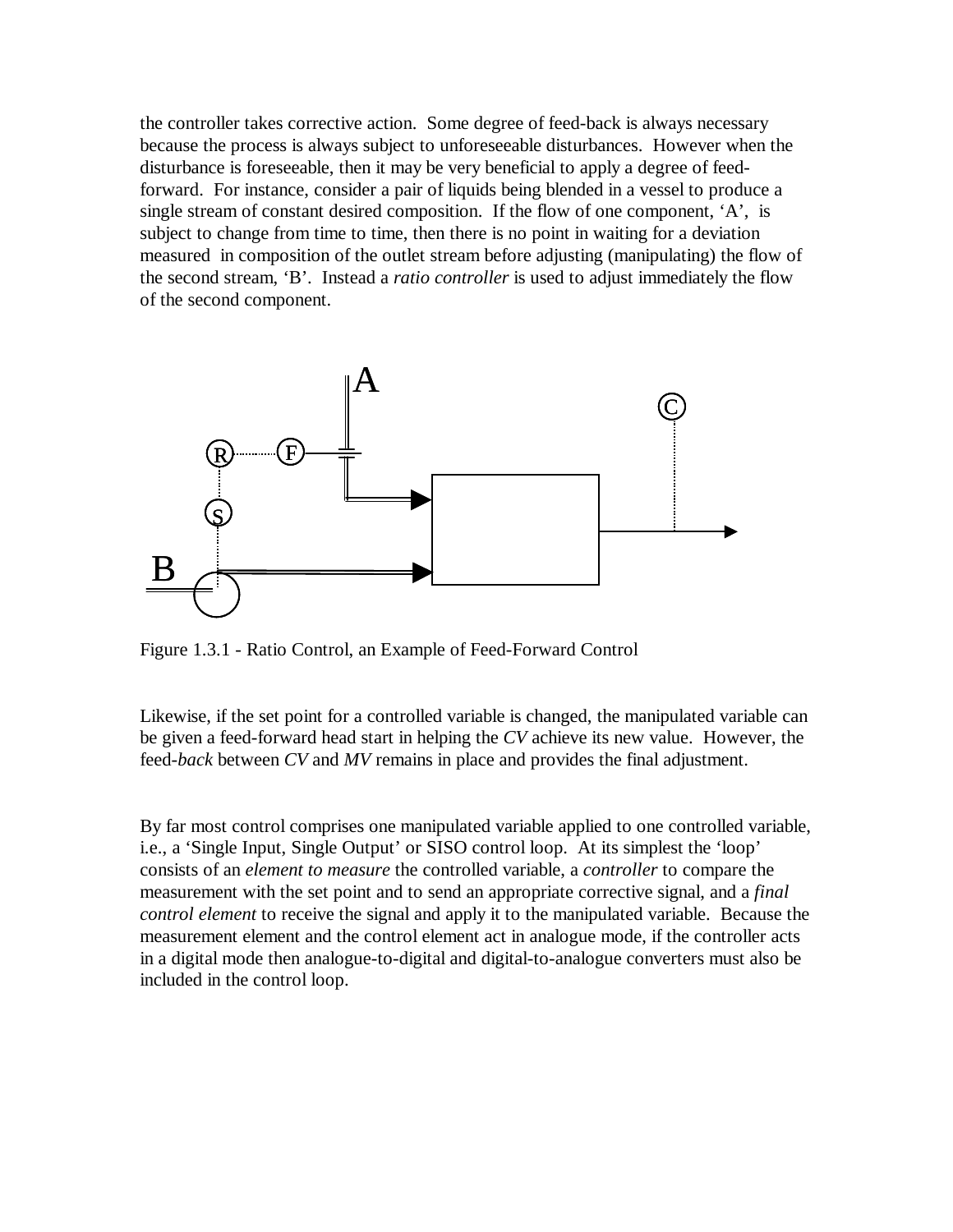

Figure 1.3.2 - Single-Input Single-Output Level Control

What is the form of corrective action taken by a controller to keep the controlled variable at its set point? The original controllers operated pneumatically and consisted of combinations of nozzles, bellows and valves, so the nature of the control action had to be suited to the capabilities of these devices. With the advent of electronic controllers and then of digital devices, the scope for sophisticated control action opened up. However most control still starts with the original scheme, which is described here. It consists of

- *proportional* action whereby the signal sent by the controller is proportional to the amount of deviation of *CV* from *SP*
- reset or *integral* action whereby the signal increases with not only the amount but also with the time that *CV* deviates from the *SP*
- *derivative* action whereby the signal adds an extra component proportional to the speed with which *CV* is departing from *SP*.

Taken together these three actions constitute proportional-integral-derivative or PID control. The 'tuning' of a controller consists of setting the magnitudes of these three actions. Sometimes the third (derivative) action is suppressed, particularly if there are rapid fluctuating disturbances in the system which would make this action unstable. Proportional control by itself is insufficient to drive *CV* all the way back to *SP* if there is some sustained disturbance affecting *CV*. Integral action is needed to keep increasing the corrective signal until it is sufficient to drive the *CV* back to its correct value. Unfortunately the size of the integral signal accumulates while the *CV* has been off-spec, so that when it does return to the correct value the action persists and drives *CV* the other way. This phenomenon of 'reset wind-up' therefore limits the aggressiveness of integral action. Proper tuning determines the optimum size of the integral action.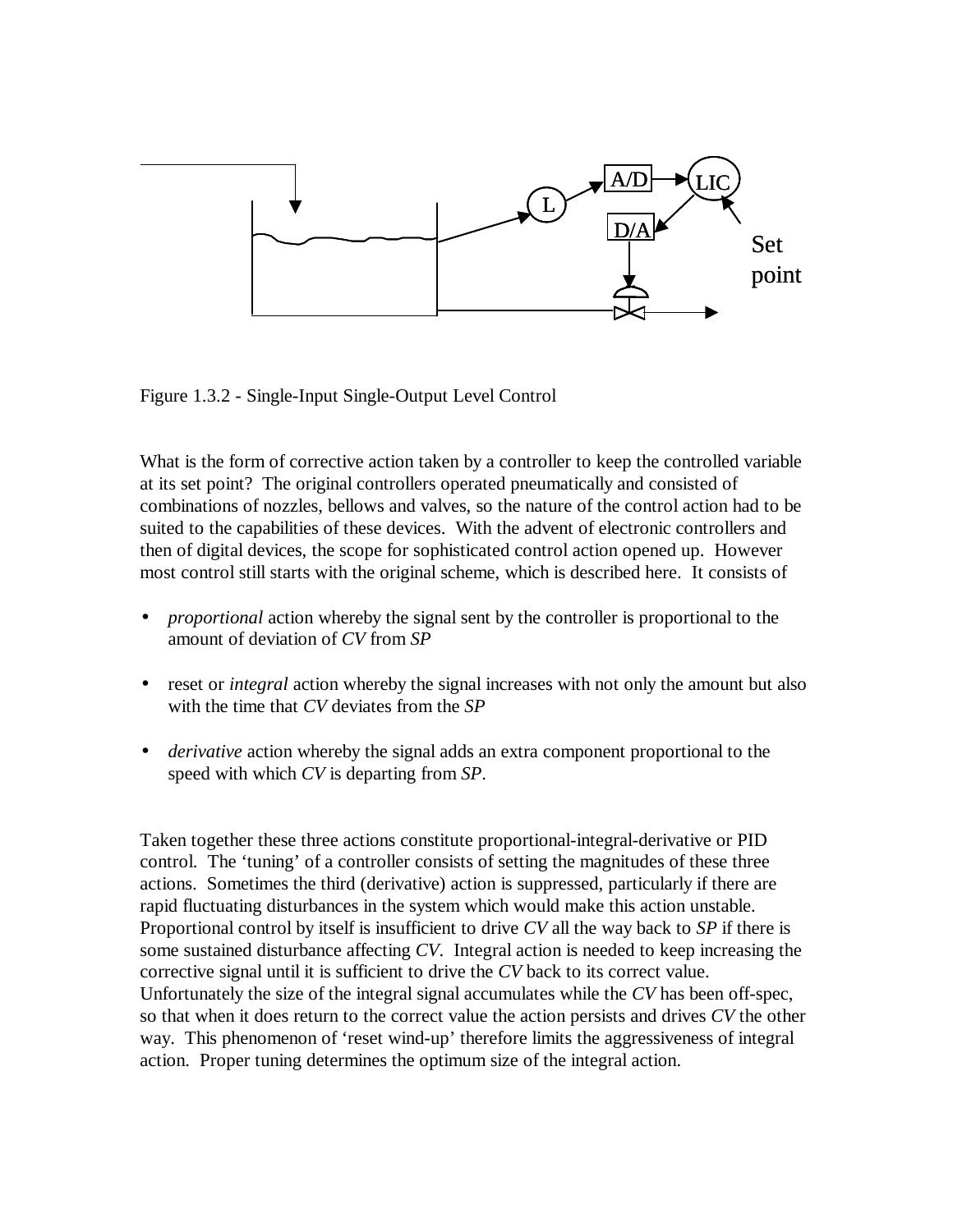Mathematically, the PID control equation is

Corrective signal =  $K_p$  x { error +  $K_I$  x integral error d(time) +  $K_p$  d(error)/d(time) }  $(1.2.1)$ where **error** is the difference between *CV* and *SP*.

It is seen that the value of **KP** affects the strength of all three control actions.

The inverse of  $\mathbf{K}_{\mathbf{I}}$  known as 'reset time' and  $\mathbf{K}_{\mathbf{D}}$  is called 'derivative time'.

In practice this equation is modified in subtle ways, such as distinguishing whether the error is due to an actual deviation by *CV* or to a change in *SP*. In more sophisticated control the value of **K<sup>P</sup>** may be made a function of the magnitude of the **error**: this change allows for a non-linear relationship between corrective signal and its effect.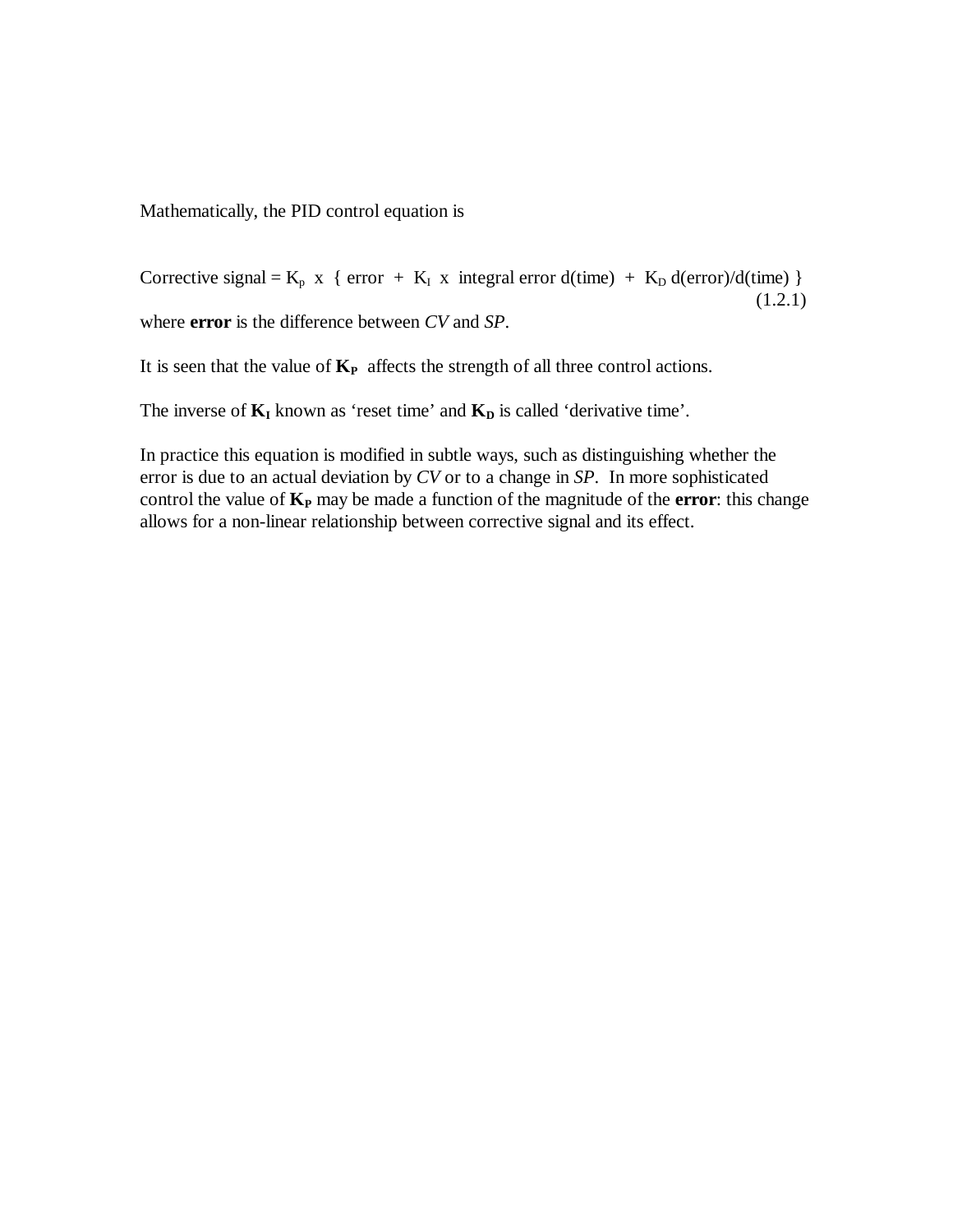## **1.3.2. How Instruments Work and How They Fail**

As seen in Figure 2.2, the control loop comprises at least three, generally five and sometimes more elements. Controllers and digital-analogue converters are generic devices that function well-removed from the actual process and that are unlikely to fail. Final control elements are closer to the process and have more of a tendency to mal-function: control valves, for instance, may plug or may stick. But the instruments that require the greatest attention are those that do the measurements. They are the focus of this section.

The following table shows most of the combinations of *controlled variables* and *manipulated variables* that are found in chemical processes.

| <b>Controlled Variable</b> | <b>Manipulated Variable</b>       |
|----------------------------|-----------------------------------|
| Temperature                | Heating fluid pressure            |
|                            | Heating fluid flow rate           |
|                            | Heating fluid temperature         |
|                            | Heating fluid valve opening       |
|                            | Electrical current                |
|                            | Electrical voltage                |
| Fluid flow rate            | Valve opening                     |
|                            | Pump speed                        |
|                            | Pressure or pressure differential |
| Liquid level               | Rate of in-flow or out-flow       |
|                            | Valve opening                     |
|                            | Pump speed                        |
| Pressure                   | Valve opening                     |
|                            | Pump speed                        |
|                            | Relief flow                       |

Table 1.3.1 – Common Control Loops in Chemical Processes

Other quantities that are controlled directly or by inference are compositions including pH.

It is seen that the same *CV* may be controlled by a choice of *MV*'s. Where the *MV* is itself a process quantity such as flow or heating-fluid temperature, the implication is that the *MV* becomes the *CV* of a secondary control loop and is controlled by some concrete action like a valve motion.

In this section measurement methods are reviewed for the four control quantities listed in Table 2.2.1. The principle is described and precautions are given that helps avoid 'failure' of the instrument to deliver a reliable measurement.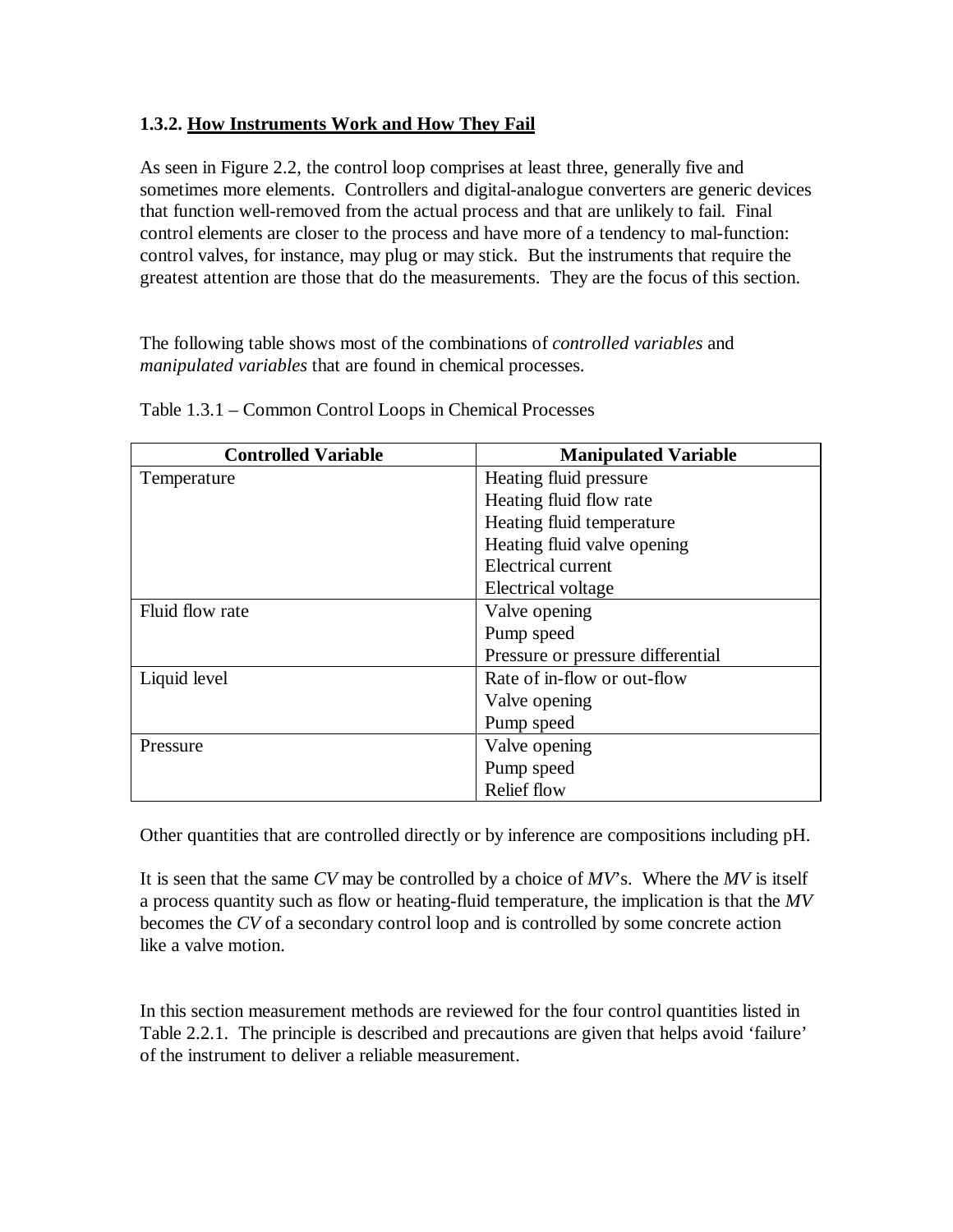## **Temperature**

The simplest and most common device is the *thermocouple*. It makes use of the fact that when wires of two dissimilar metals are joined at two point of unequal temperature, a small voltage difference appears between the two ends. One end is the point where the temperature is to be measured. Theoretically, the other end should be kept at fixed temperature but in practice and variation is compensated for electronically. The temperature at the measurement point is inferred from the electromotive force (EMF) at the other end.



Figure 1.3.3 – Thermocouples, Sheathing and wells

Advantages of thermocouples are

- low cost and simplicity
- high temperature capability (750C, 1250C depending on the wire materials)
- potentially quick response

Disadvantages are

- only moderate accuracy e.g.,  $+/- 2$  degrees C)
- long-term instability
- dependence on measurement of small EMF
- susceptibility to extraneous electrical paths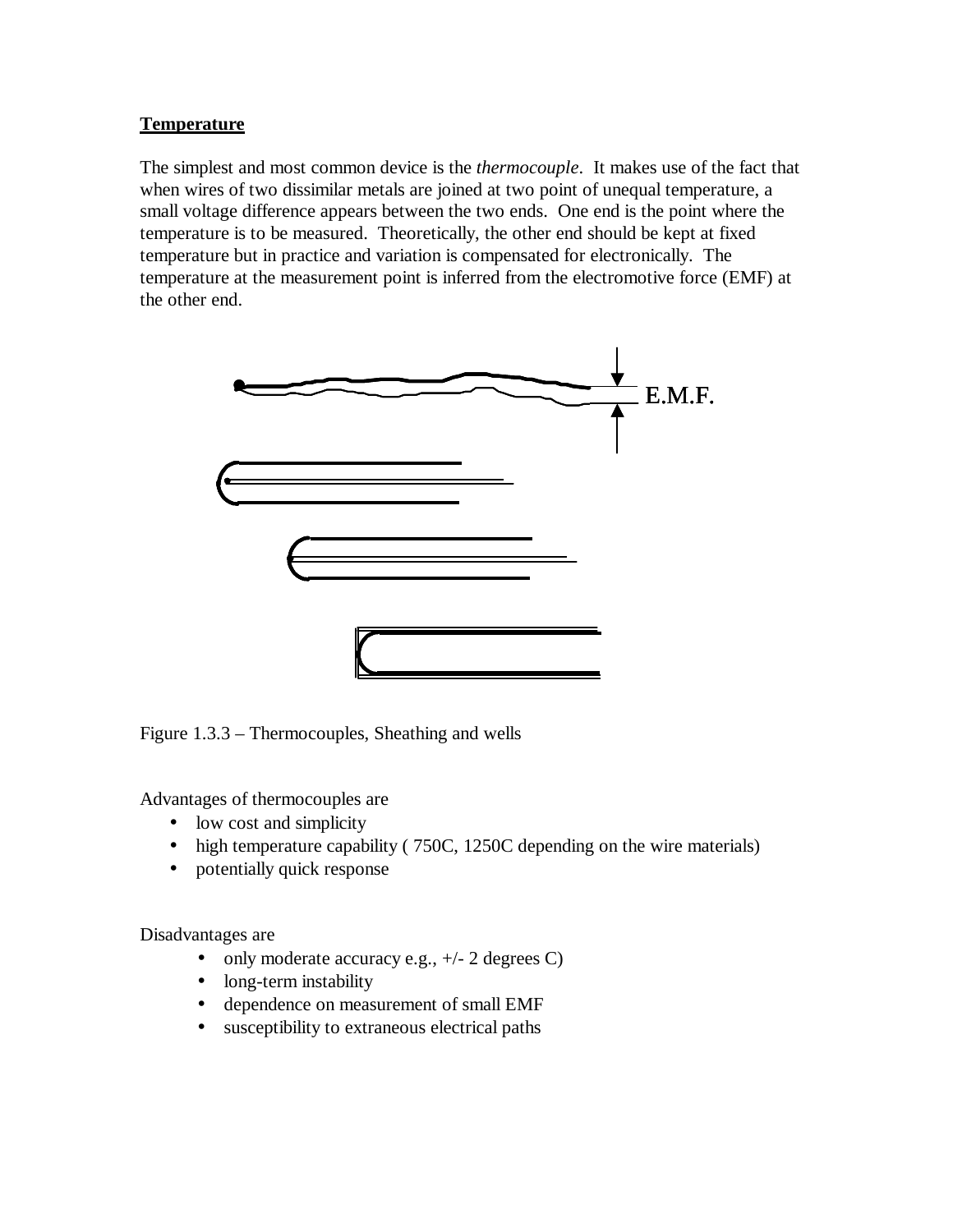A thermocouple can be used bare-ended but generally they are provided with a closed sheath to protect them from process fluids. The figure shows the thermocouple both insulated from the sheath and in contact with the sheath. The latter configuration gives faster response but requires that the sheath be insulated from the measurement circuitry. If the device is positioned in a thermo-well then it must make good contact with the end of the well.

Another electrically-based instrument is the *resistive temperature device* or *RTD*. The principle is that the resistance of a metal changes with temperature. By making a length of wire (wound into a coil) subject to the temperature to be measured and building it into an automated Wheatstone Bridge so that its resistance can be measured, the temperature is determined.



Figure 1.3.4 – Principle of the RTD

The wire coil occupies a finite space as opposed to the point junction of the thermocouple, so the measurement is not as localized.

Advantages are

- accuracy, e.g.,  $+/- 0.15$  degree C
- long-term stability

Disadvantages are

- cost
- fragility
- upper temperature limit of about 500 C

Whereas the thermocouple must make good contact with the end of a thermo-well, the RTD must have a tight fit along its sides.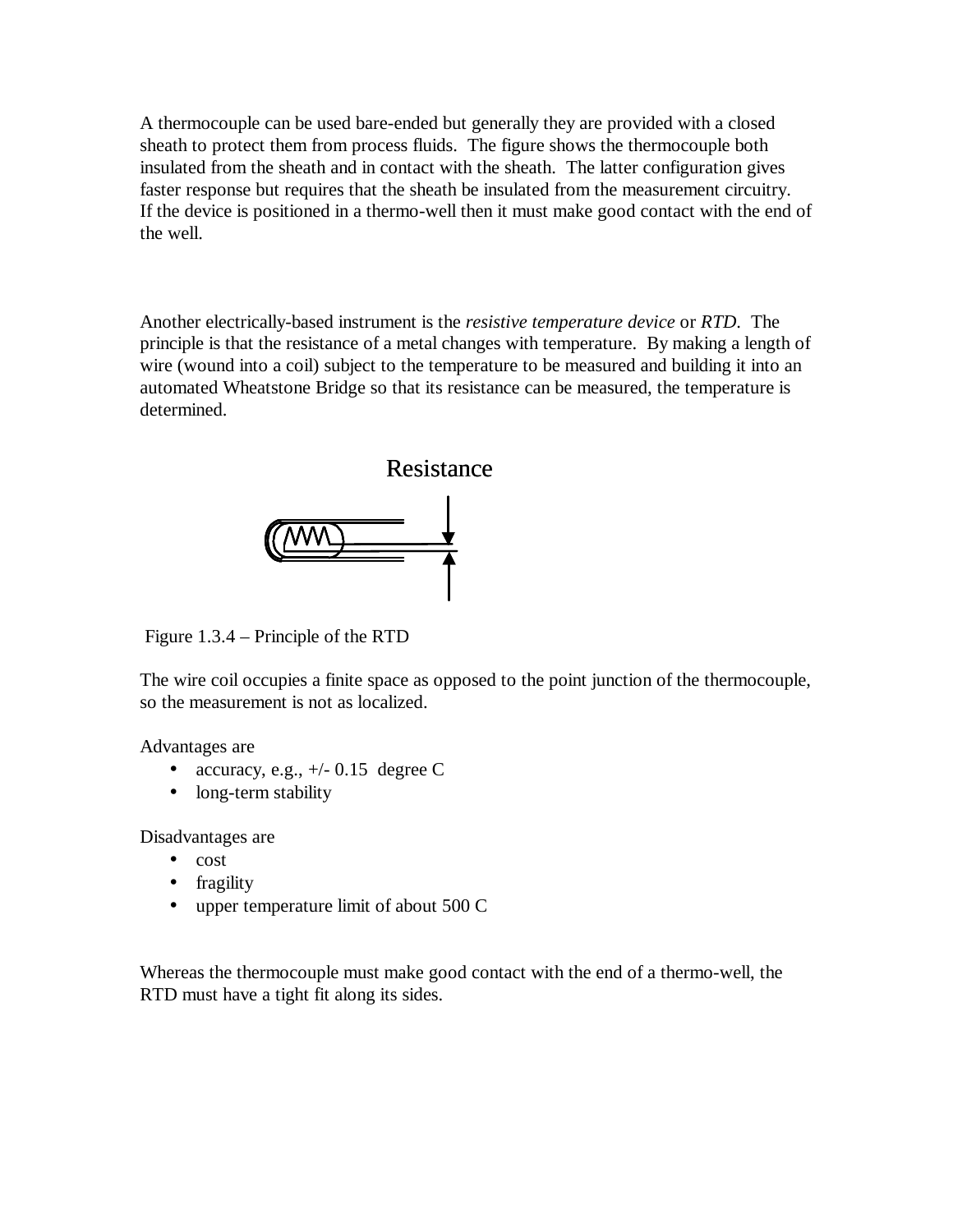#### **Flow**

One class of flow meter depends on the inter-convertibility of pressure and momentum. In the *orifice* and *venturi* meters the flow is accelerated by passing through a constriction, and the volumetric flow is inferred from the decrease in pressure. With the *pitot tube* the flow is brought to zero at a point (the 'dynamic hole') and the excess of pressure above that at the'static hole' is a measure of velocity.



Figure 1.3.5 – Orifice Meter



Figure 1.3.6 – Venturi Meter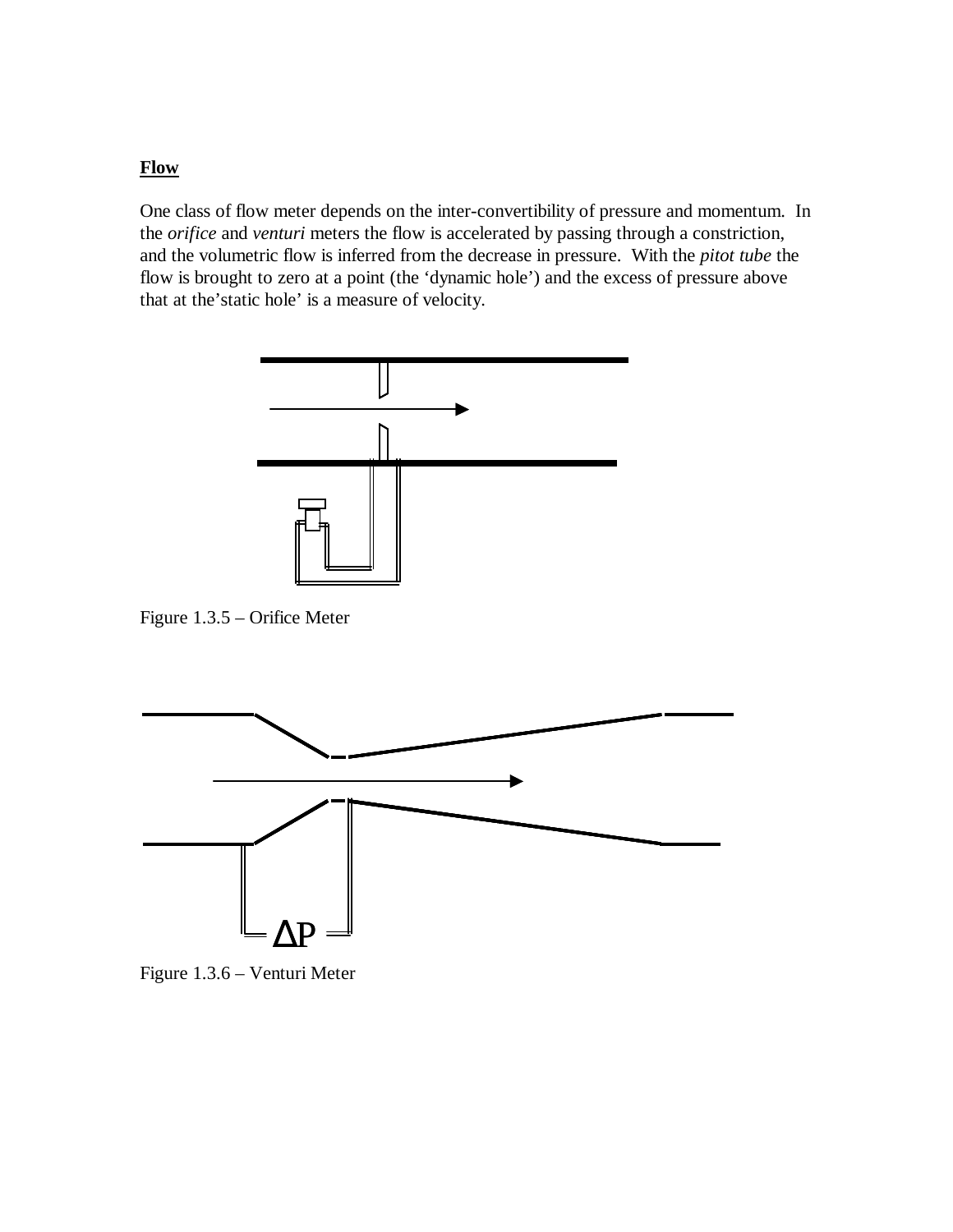

Figure 1.3.7 – Pitot Tube

An advantage of all these devices is their relative simplicity and low cost. A disadvantage is the fact that that the signal,

Pressure difference,  $\Delta P$  is proportional to Velocity<sup>2</sup>

This relationship makes the devices inaccurate at flow rates below about 25 percent of full scale.

Relative to venturi meters, orifices and pitot tubes are prone to pluggage

Relative to orifices, venturi meters have much better pressure recovery downstream.

Relative to venturis and orifices, pitot tubes provide only a point measurement.

With all three devices, care must be taken to ensure zero or equal liquid head in the lines leading to the differential pressure cell.

Two instruments that provide a signal that is proportional to the first power of velocity are the *turbine meter* and the *vortex-shedding meter*. Both of them require an external electronic 'pick-up' to count either turbine rotation or shedding frequency.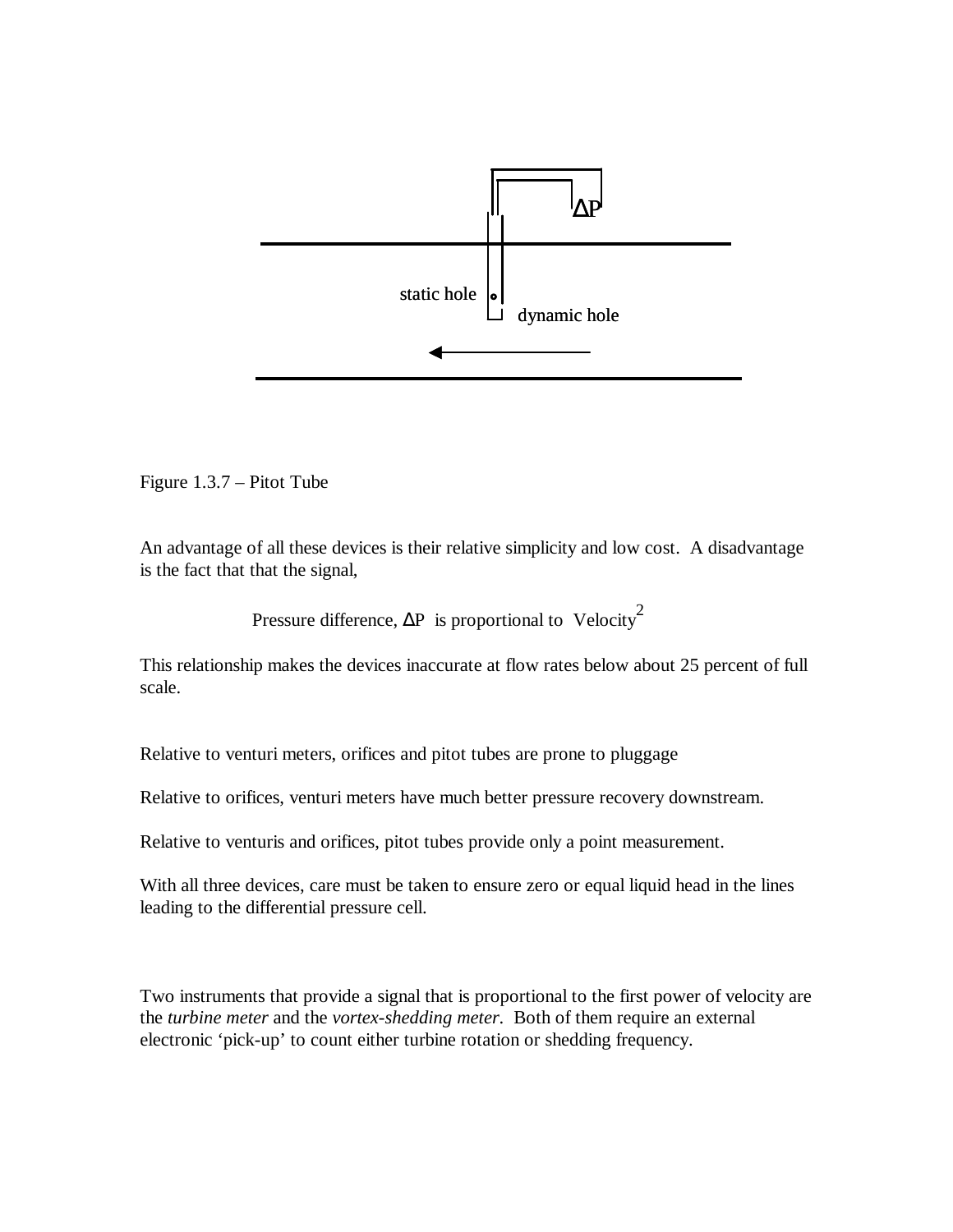

Figure 1.3.8 – Turbine Meter



Figure 1.3.9 – Vortex-Shedding Meter

The advantage of the turbine is good 'turn-down', about 10:1 and good accuracy, about 0.25%.

Disadvantages are susceptibility to fouling, especially of the bearings at each end of the turning shaft.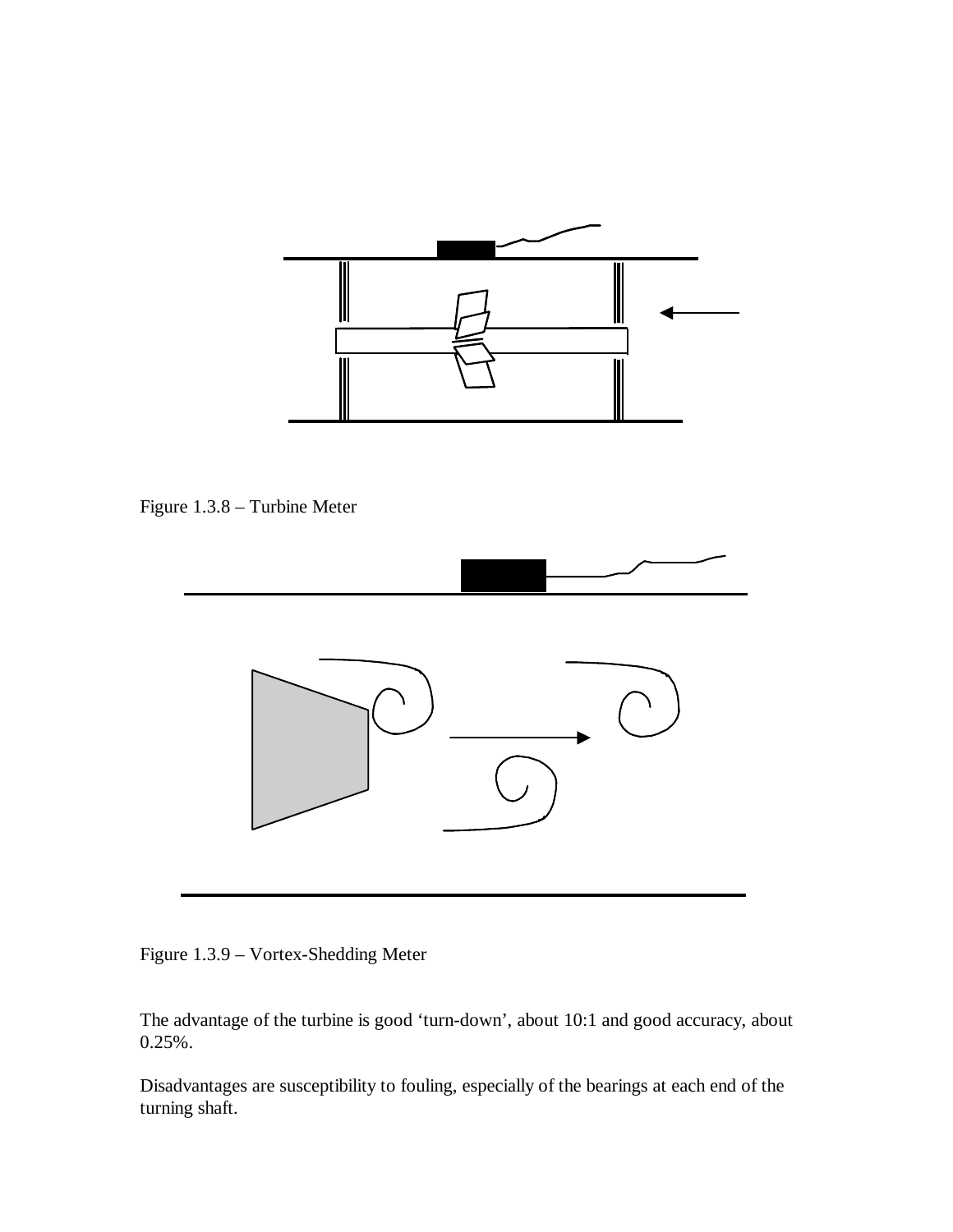Advantages of the vortex-shedding meter are turn-down of 25:1, accuracy of 1%, no moving parts, resistance to fouling.

Disadvantages are susceptibility of the electronics to miscellaneous noise and also the requirement of adequate Reynolds number (high flow rate) to ensure that shedding frequency really proportional to velocity.

The *magnetic flow meter* or *magmeter* works on the principle that a voltage (EMF) gets induced in a conductor moving through a magnetic field. In this case the conductor is the flowing fluid, which must possess some conductivity and is therefore restricted to liquids. It is ineffective for de-mineralized water and non-conducting oils.

The advantages are turn-down of 30:1 and accuracy of about 0.75%.

The disadvantages are

- restriction to conductive liquids
- temperature limited to 200, 300 C



Figure 1.3.10 – Magnetic Flowmeter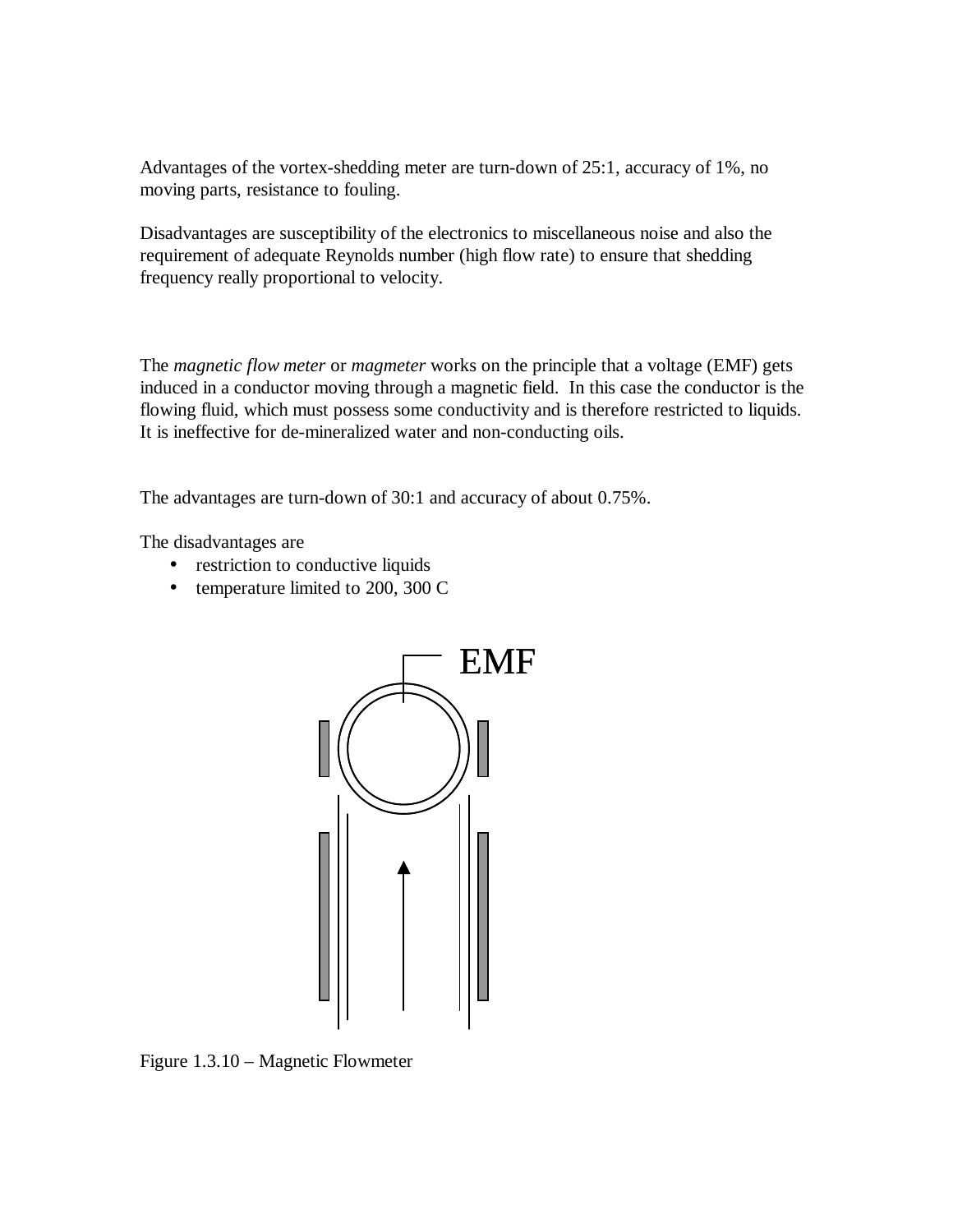All of the above devices measure velocity or volumetric flow. The *Coriolis Meter* or *Mass Flowmeter* measures mass. The principle is that of Coriolis which is the rotational form of Newton's second law, Force = Mass x Acceleration. The fluid flows through a Ubend, the center of which is vibrated up and down. The result is a twisting of the U-tube, by an amount proportional to the mass flow rate.



Figure 1.3.11 – Mass Flow Meter

The advantages are

- high accuracy,  $0.1\%$
- high turn-down, 100:1
- applicable to both gases and liquids
- sensitivity to mass rather than volumetric flow
- pressure range up to 1500 psi
- temperature range  $-240$  to  $+ 400$  C

Disadvantage: cost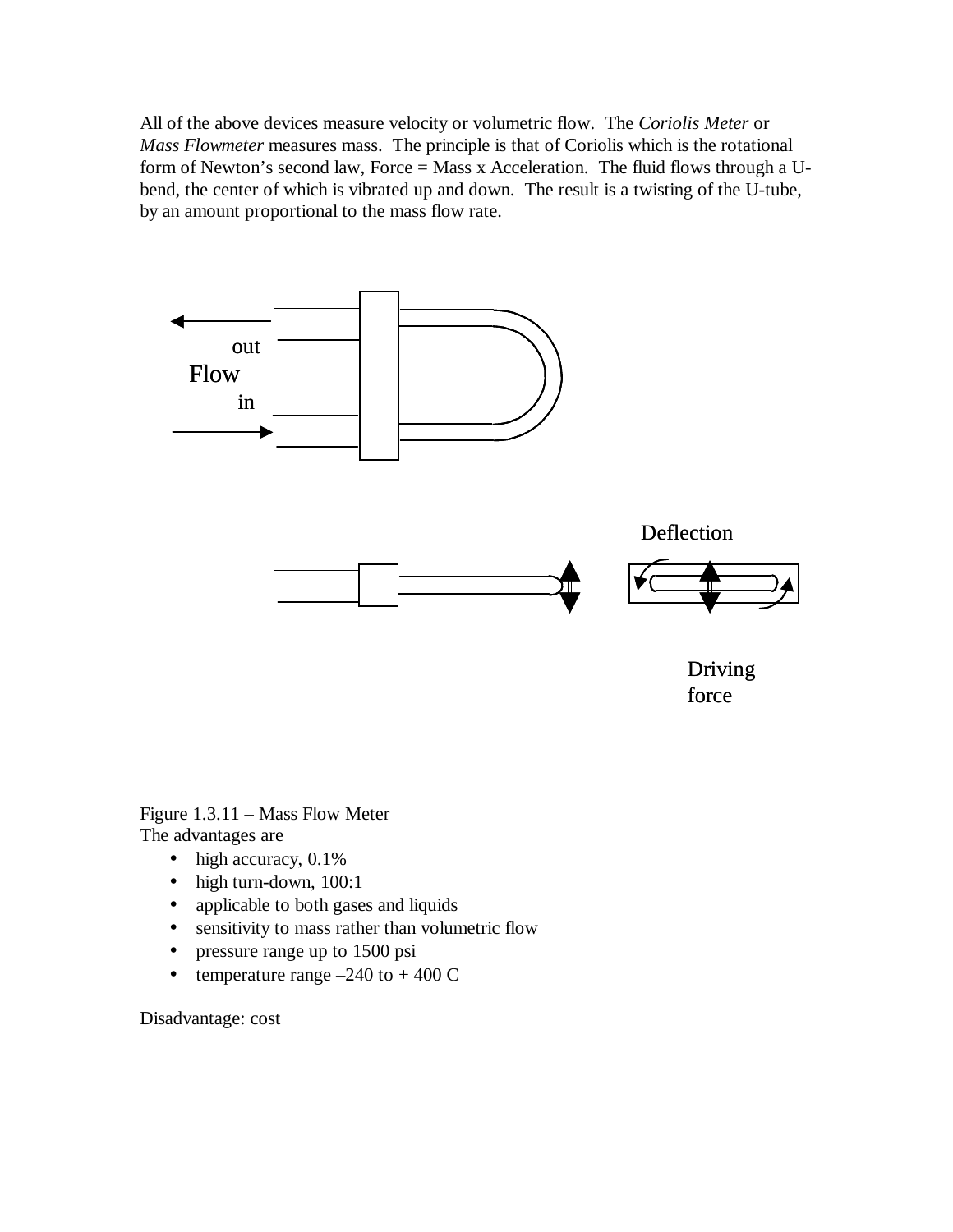### **Level**

Two of the most common methods of measuring level make use of the static-head pressure that a liquid exerts. In one case the differential pressure between the vapour space above the liquid and a point below the surface is interpreted to determine the level. In the second case the pressure required to maintain a stream of gas into the lower levels of the liquid is measured.



Figure 1.3.12 – Liquid Level by Static Head Differential Pressure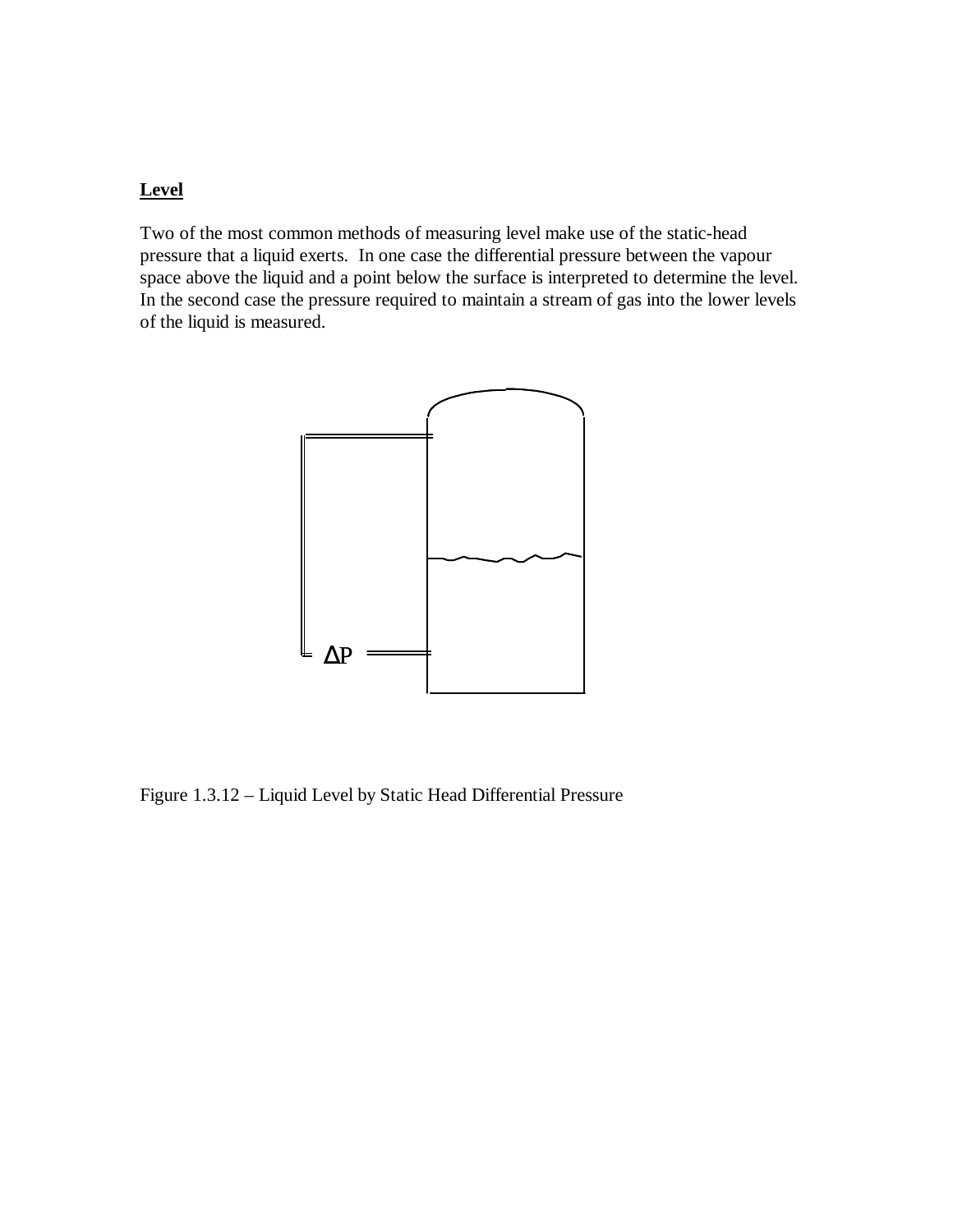

Figure 1.3.13 – Liquid Level by Bubble-Tube Pressure

The advantage of these two methods is simplicity and relatively low cost.

The disadvantages are

- direct contact with process liquid
- dependence on knowledge of density
- restriction of bubbler system to vented systems
- necessity to keep lines free of condensate, e.g., condensate
- possibility of plugging

A better indication of the situation in the vessel is obtained by mounting a second measuring point at a different level in the liquid. The difference in static head between the two liquid-immersed points gives a measure of density, which can then be used in interpreting the height signal.

When it is desired to avoid intrusion into a vessel, for instance if it is under high pressure or high vacuum or if the contents are hazardous, it is possible to use nuclear radiation to 'see' what is inside. An expanding beam from a source on one side of the vessel is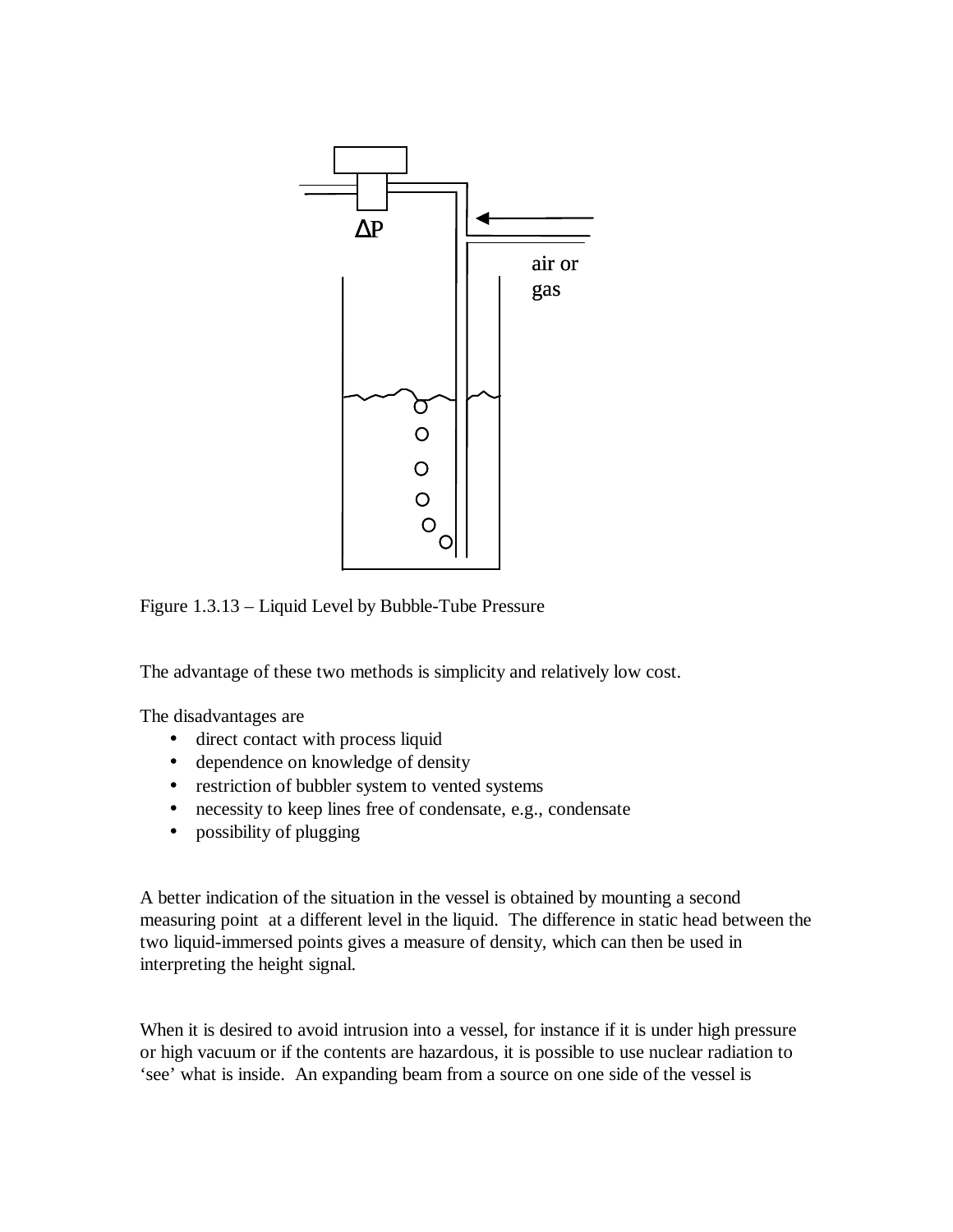partially intercepted and attenuated by liquid in the vessel. The receiver on the other side picks up the residual radiation.



Figure 1.3.14 – Nuclear Level Gauge

The nuclear source is usually the isotope Cesium 137 or Cobalt 60.

The advantages of this method are

- non-contact with process materials
- effectiveness even through heavy-walled vessels
- for existing vessels, no modification required
- low maintenance
- The disadvantages are
- stringent regulation
- potential hazard to health if mismanaged
- relatively narrow range of height
- confounding effect of foam and density

The property of liquid capacitance can be used to detect level. A probe is inserted into the liquid and the capacitance is measured between an outer sheath and an inner core. The signal depends on how much of the surfaces are in contact with liquid.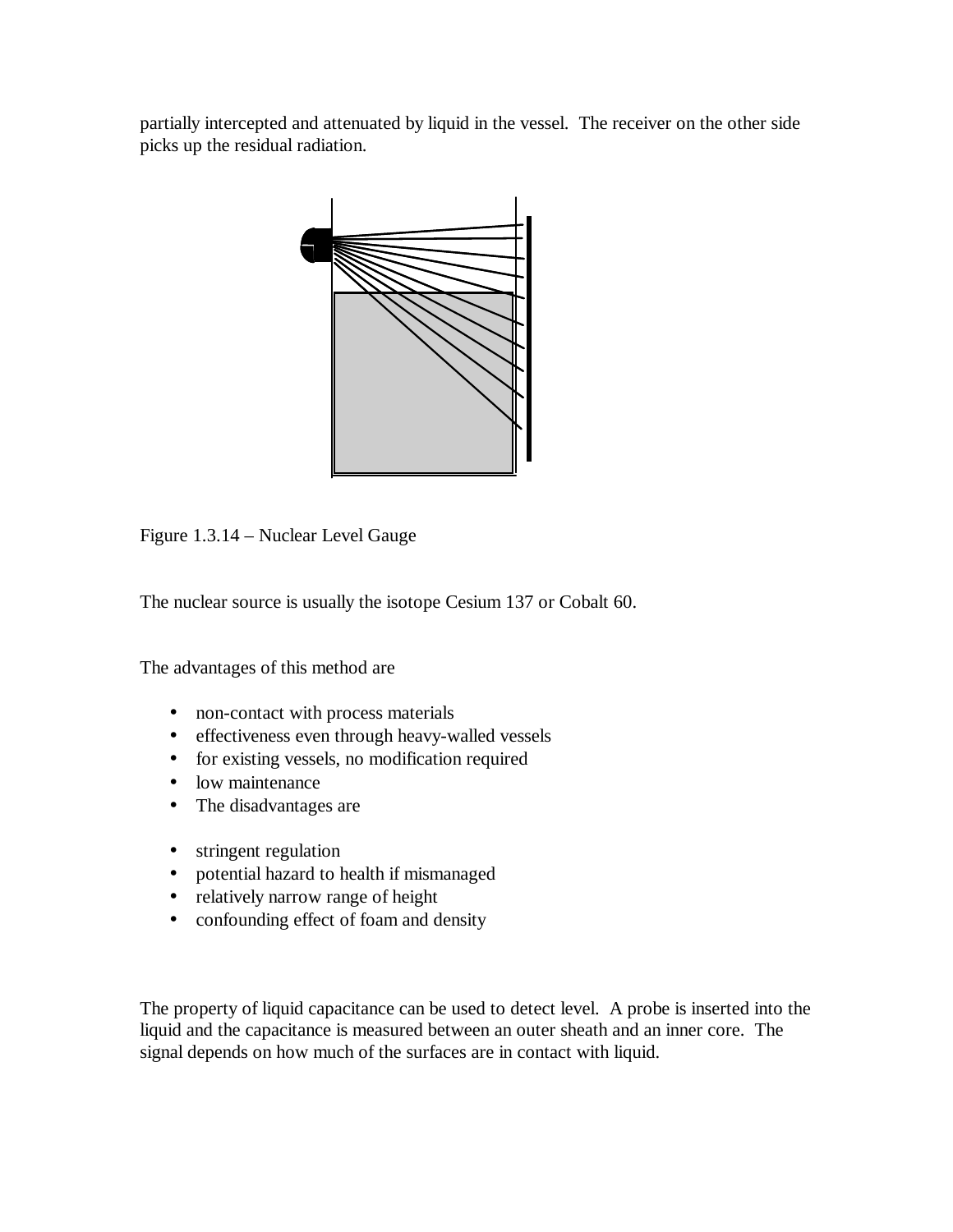

Figure 1.3.15 – Capacitance Level probe

The advantage is that such probes are in common use and therefore economical and well developed.

The disadvantages are

- full contact with process liquid
- capacitance sensitivity to the nature of the liquid
- possibility of surface fouling and therefore change of response

An ultrasonic source and detector mounted in the top of a vessel provides a measurement of level by measuring the time it takes for sound waves to travel down to the surface and reflect back.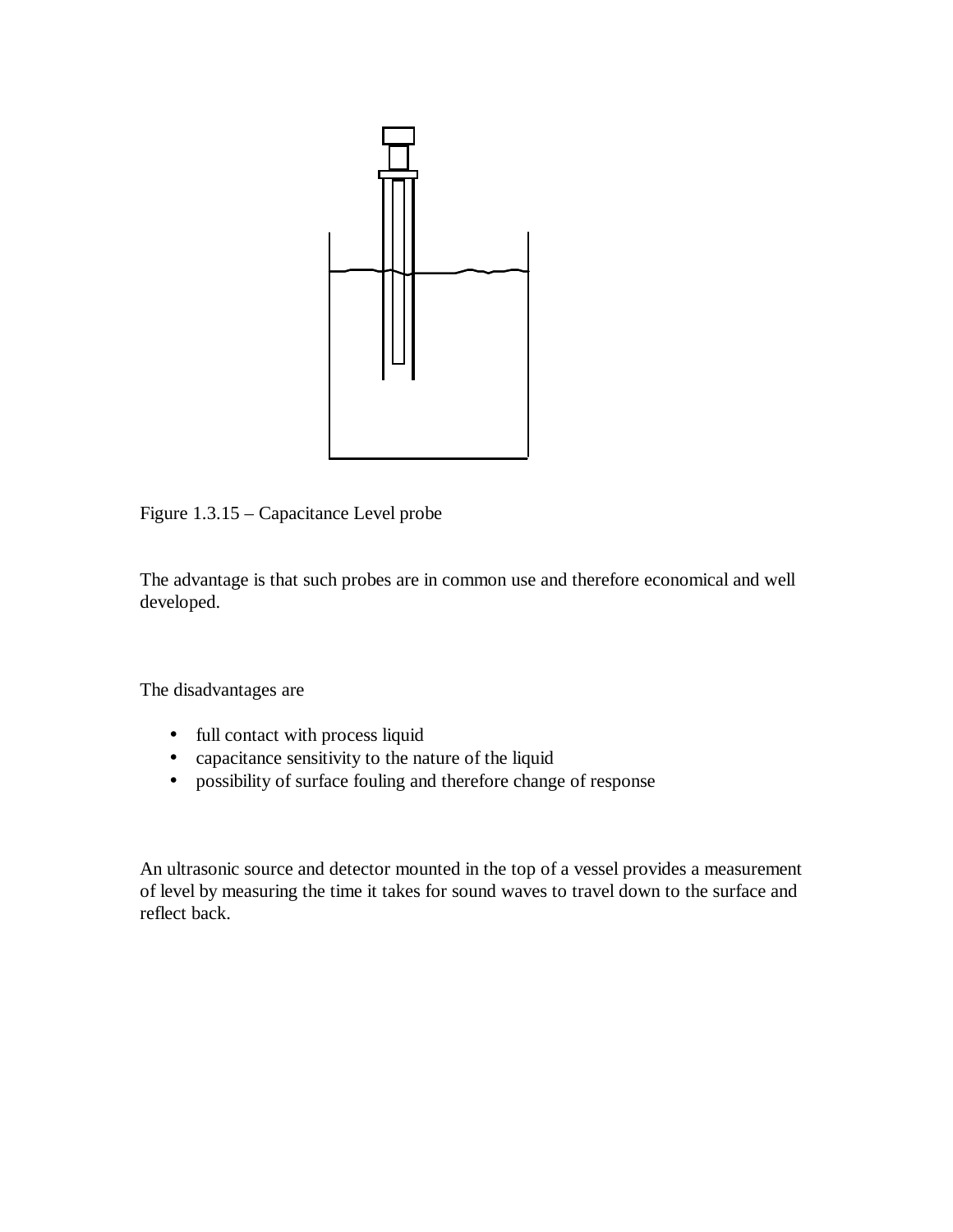

Figure 1.3.16 – Ultrasonic Level detector

The advantages are

- the intrusion into the vessel is at the top, where leakage and contamination are least likely
- there are no moving parts

The disadvantages are

- the signal can be affected by dust, foam, waves and noise
- the upper temperature limit is low
- the instrument must be calibrated against an empty tank.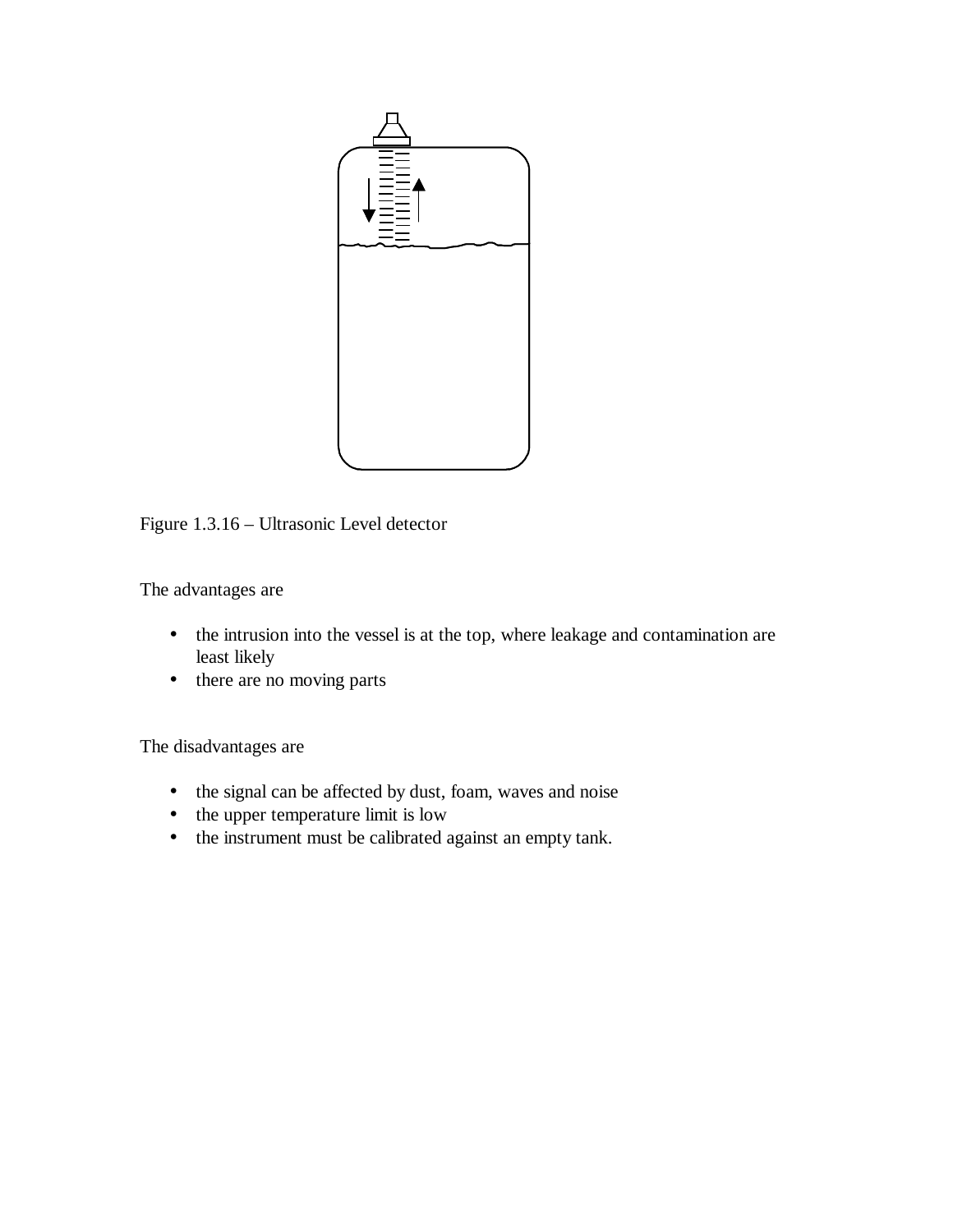#### **Pressure**

Pressure is measured for its own sake and also as part of the measurement of flow and of liquid level. In many cases the measurement is of the difference of pressure between two points. The instrumentation is based on the movement of a flexible element, for instance a bellows or a diaphragm, which is translated into a gauge reading and/or into a pneumatic or electrical signal for transmission to a controller.



Figure 1.3.17 – Bellows and Diaphragms In Pressure Measurement

If a differential pressure, say between 'A' and 'B', is being measured, the two pressures are connected to opposite sides of the instrument. If a single-point gauge pressure is desired, the instrument is put in 'vented' mode, i.e., one side is left open to atmosphere. If single-point absolute pressure is desired, then one side of the instrument is plugged and evacuated.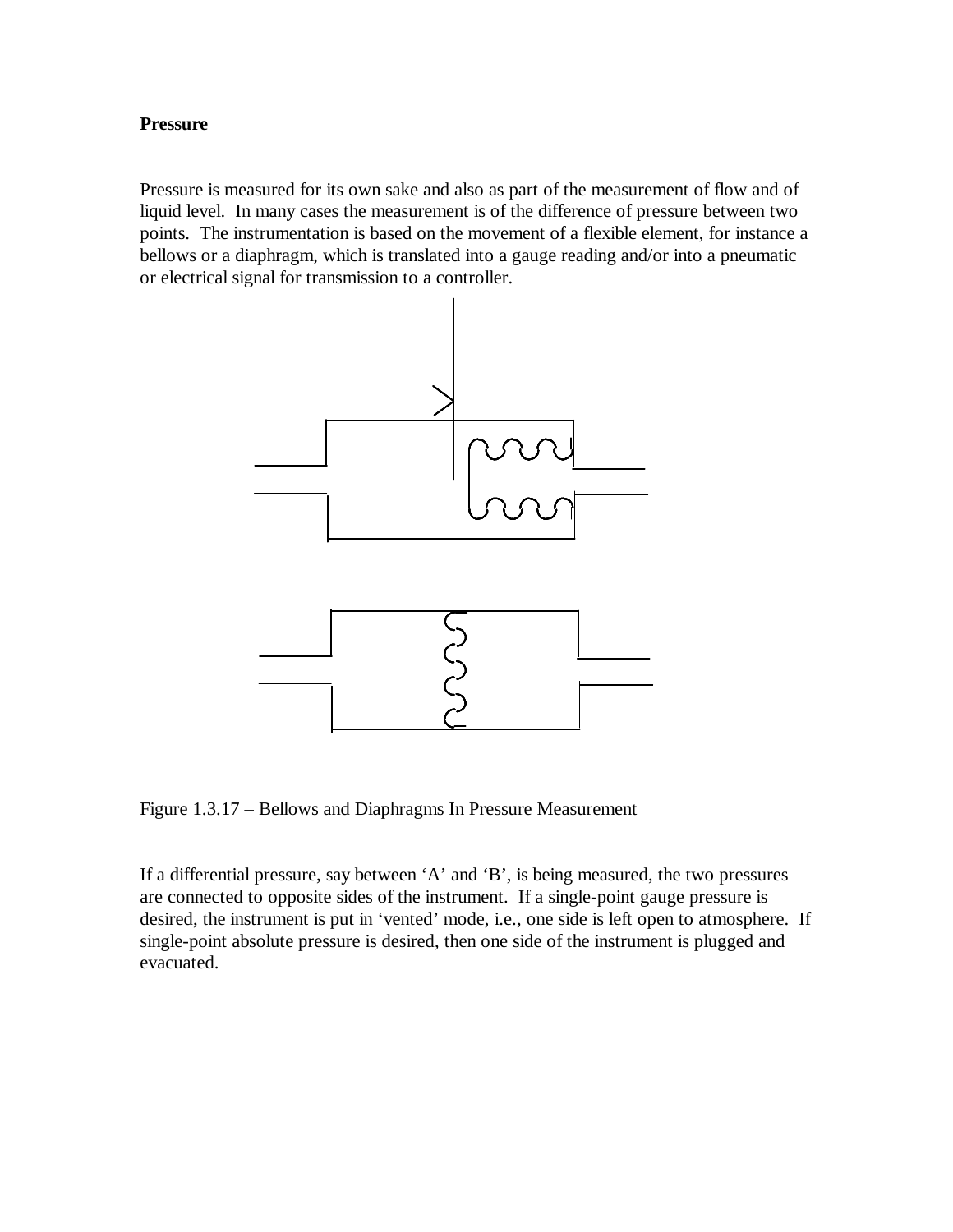

Figure 1.3.18 – Pressure Device Configured for Differential, Gauge, and Absolute Measurement

In the case of differential measurement, the actual difference to be measured may be much smaller than the overall pressure of the system. In this case the two sides of the device must be equipped with a balance line which is open when the device is put in service, to avoid having high un-balanced pressure exerted on one side of a delicate diaphragm or bellows. Valve 'C' is then closed After both valves 'A' and 'B' are open..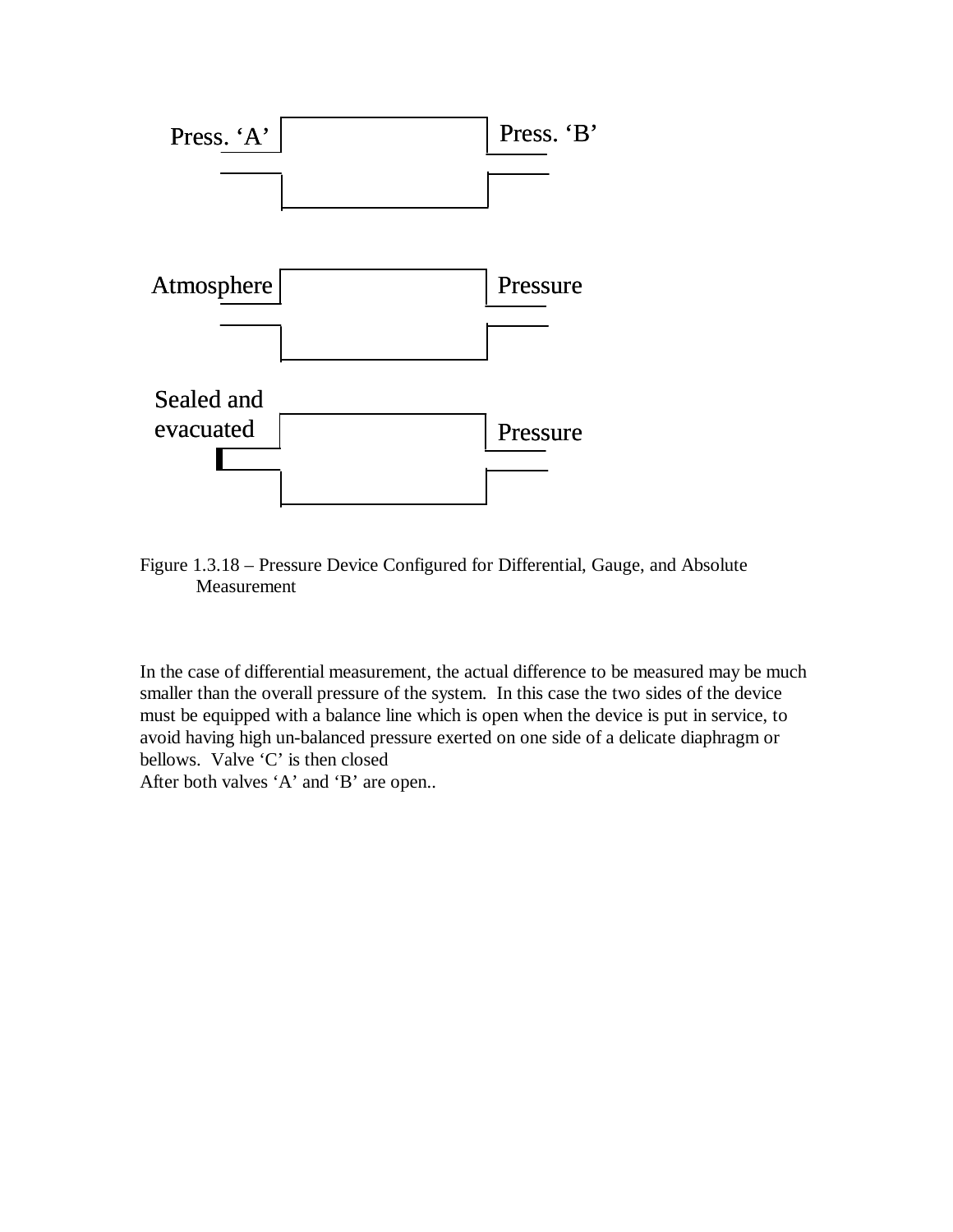

Figure 1.3.19 – Differential Pressure Device with Balance Line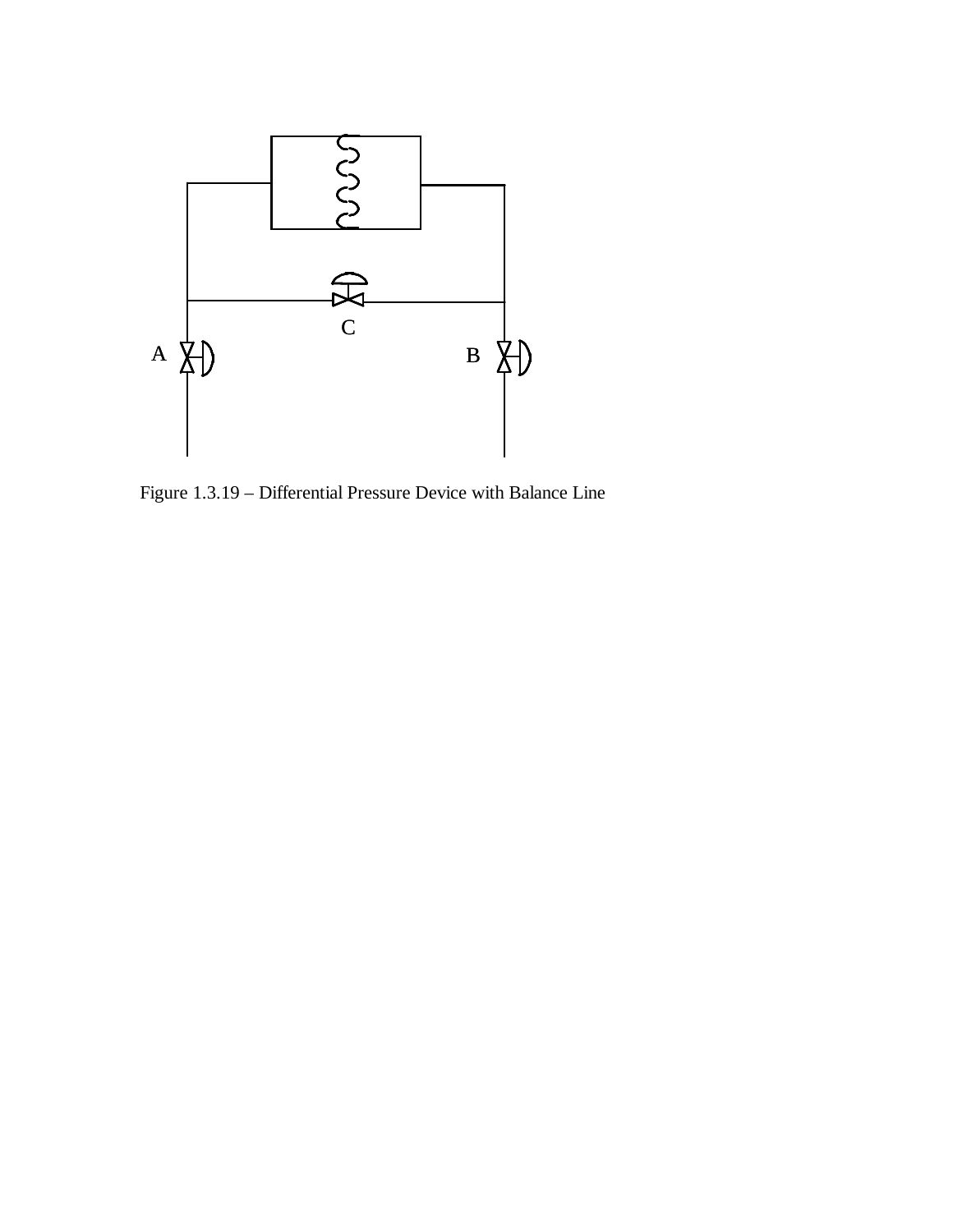### **1.3.3. Interaction of Controls**

The simplest configuration in process control is the Single-Input/Single Output loop, as described in Figure 1.3.2. The following illustrations expand on the possibilities.

The two basic PMC units are *indicators* and *controllers* ( and combined *indicatorcontrollers).* 



Figure 1.3.20 – Level Control and Flow Indication

Without stating any preference for how the level or flow are to be measured, we are conveying the specification that the level in the tank is to be controlled and we would like to know what it actually is at any time, and that the flow rate out of the tank may allowed to vary but that we would also like to know what it is.

If on the other hand we required a constant out-flow (e.g., as a supply to another step in the process) and were using the tank only as a supply vessel, then the PMC arrangement would change.



Figure 1.3.21 – Level Control and Flow control

In this specification we are requiring the level to be controlled but are not asking for the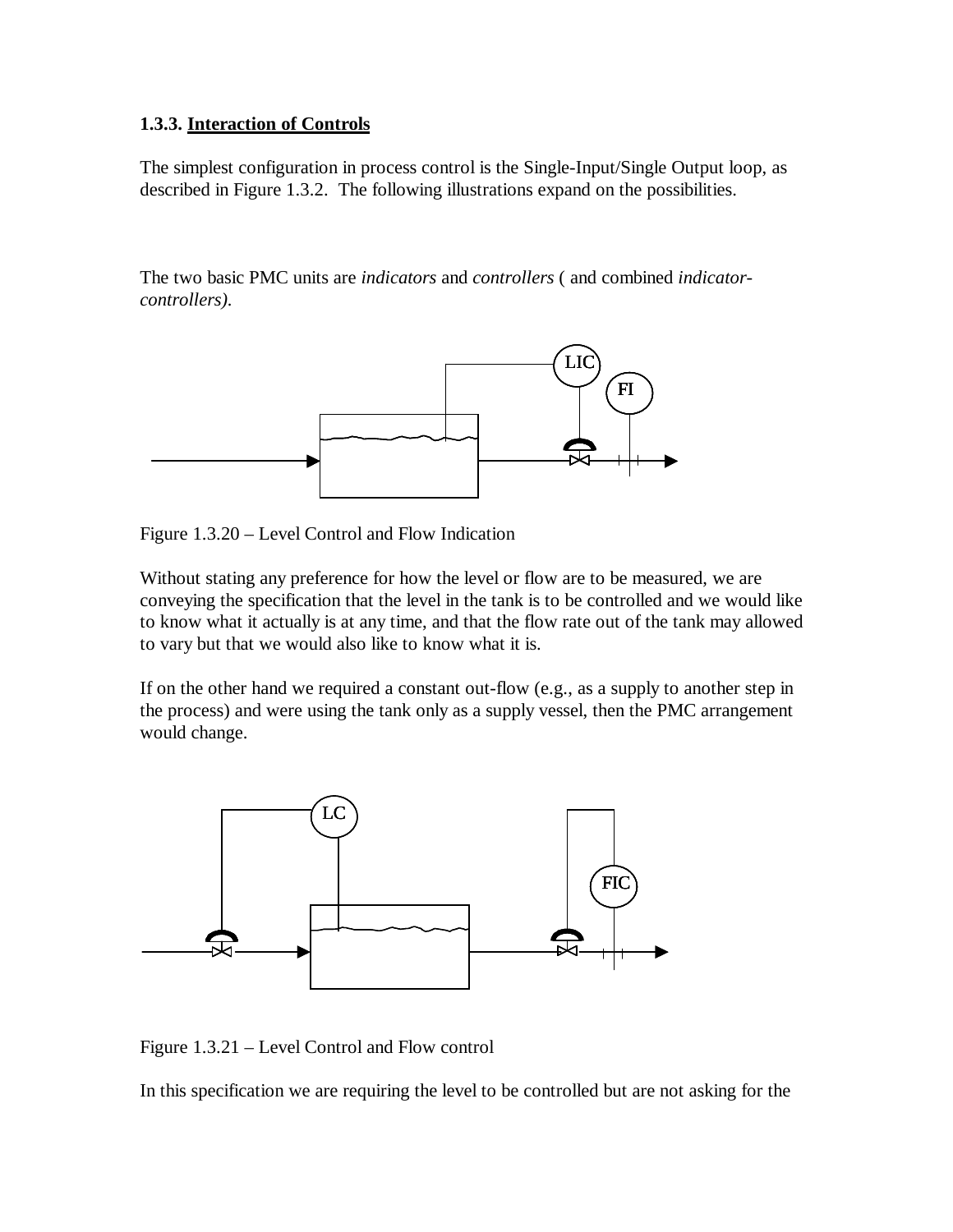level to be indicated (probably a bad move).

The following schemes show some ways in which control loops are configured to work in tandem with one another.



Figure 1.3.22 – Alarm and Interlock

An *alarm* is given if the contents of the tank drop below a prescribed level. An alarm is given and the outflow is shut off via an interlock if the tank level drops further to a second prescribed value.



Figure 1.3.23 – Cascade Control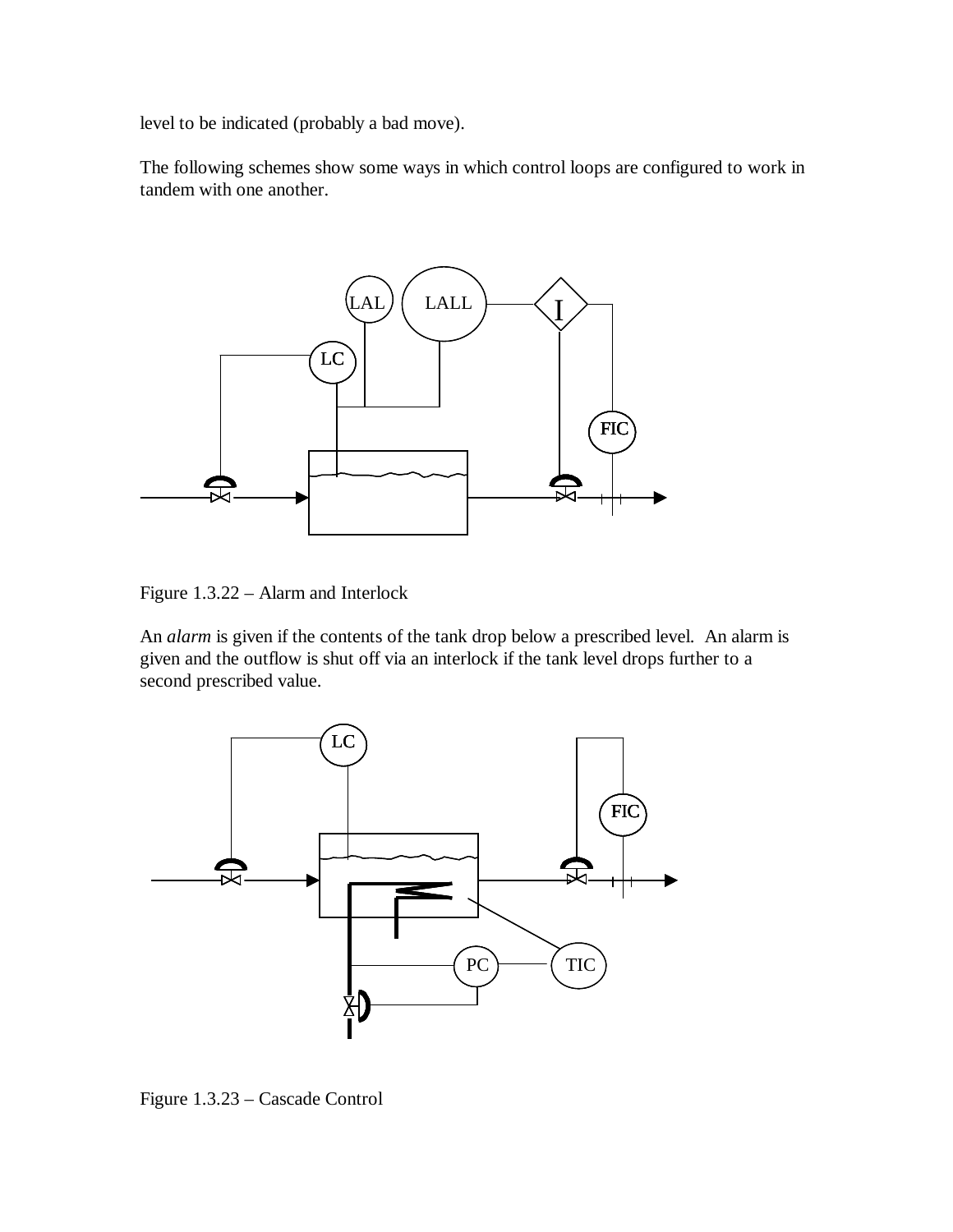Now we want to control tank temperature as well using a steam heater. Instead of manipulating the steam valve directly to control vessel temperature, we use *Cascade control* and control temperature by manipulating the set point of the steam pressure controller. The benefit is that the control is less sensitive to any fluctuations in steam upstream supply pressure.



Figure 1.3.24 – Balancing Control

To obtain more precise control of the outflow we provide parallel flows and do the immediate manipulation on the smaller flow. But the range of this valve is small, so we add a slower loop to adjust the large flow to keep the small valve near the centre of its range. This is called *Balancing Control* (in this case *Valve-Position Control)* and we are using the second loop to control small-valve position, denoted by  $Z$ .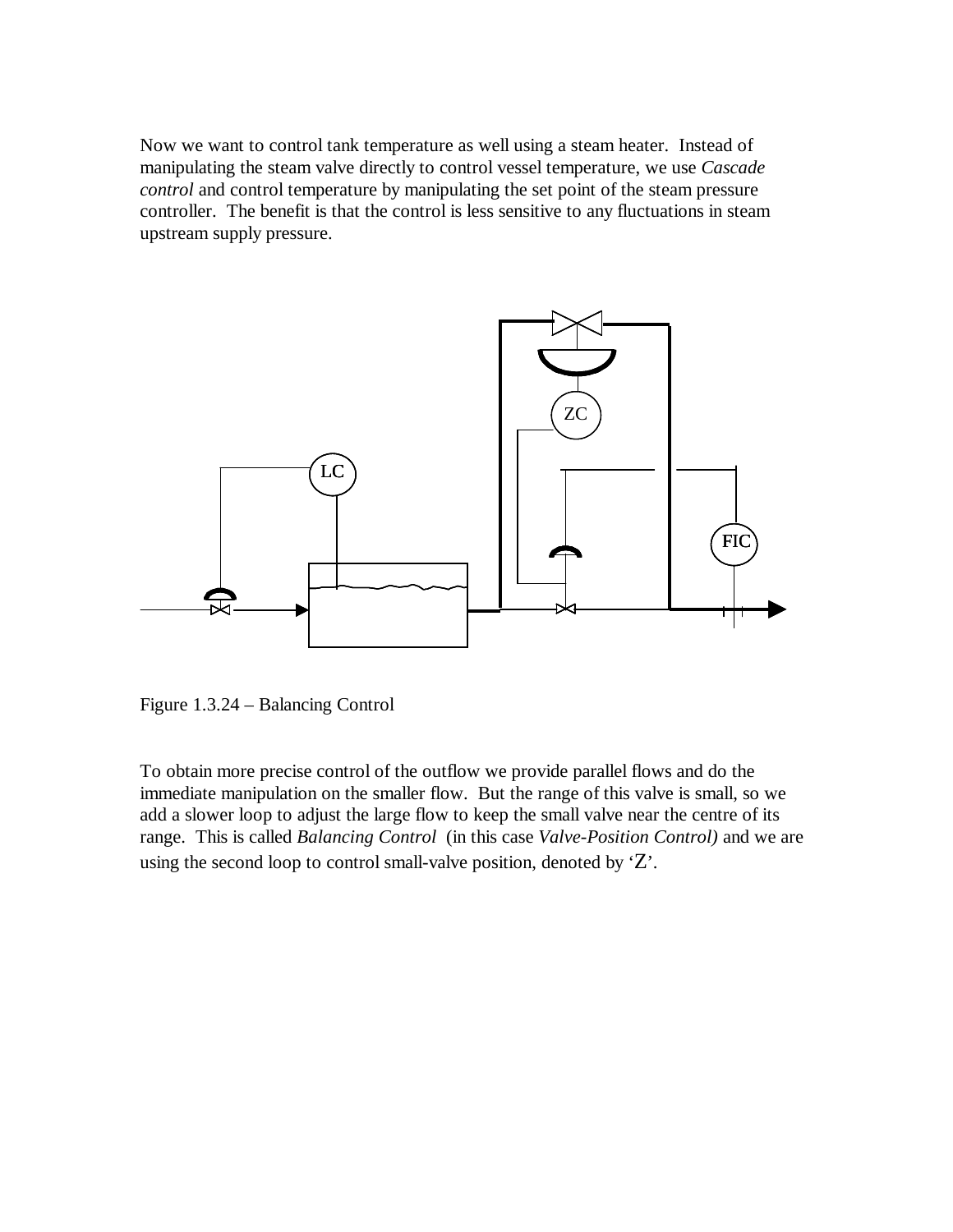



It is desired to keep a constant composition of flow feeding a subsequent unit, so the side-stream flow is kept in constant ratio to the main flow. The technique is called *Ratio Control.* As explained in Section 1.2.1 (and illustrated in Figure 1.2.1) ratio control is a form of feed-forward control.



Figure 1.3.26 – Control Using a Calculational Block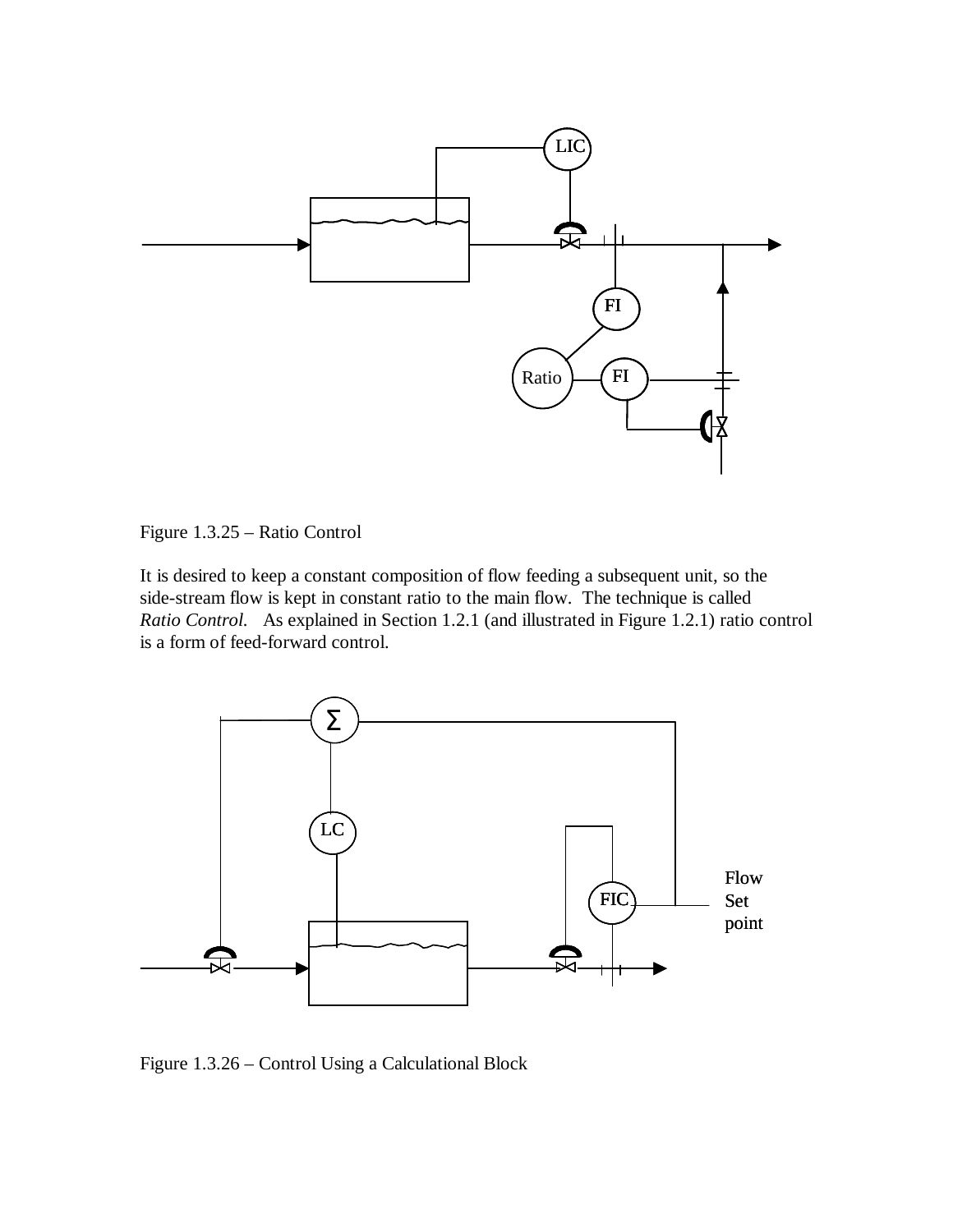In order to maintain closer control over tank level, provision is made to respond early to changes in outflow set-point setting. This is an example of *Feed-Forward Control* even though, in this example, the direction of information flow is backwards. The use of a *Calculational Block* is also illustrated, combining the flow signal with the level signal to determine the correct position of the inflow valve.



Figure 1.3.27- Multiple -Input/Multiple-Output (MIMO) Control

Sometimes there is an interaction between control loops: in this case the heater may create bubbles which affect level and, at the same time, changes in level may uncover part of the heater and affect the ability to transfer heat. To deal with the interaction, *Multiple-Input, Multiple-Output Control (MIMO)* may be appropriate. This is not a common practice: 95 percent of control loops are said to be *Single-Input, Single-Output (SISO).*

As we see, there are many avenues for reaching the accuracy and tightness of control that is required. For the operator of the process, it is important to know what is controlling what.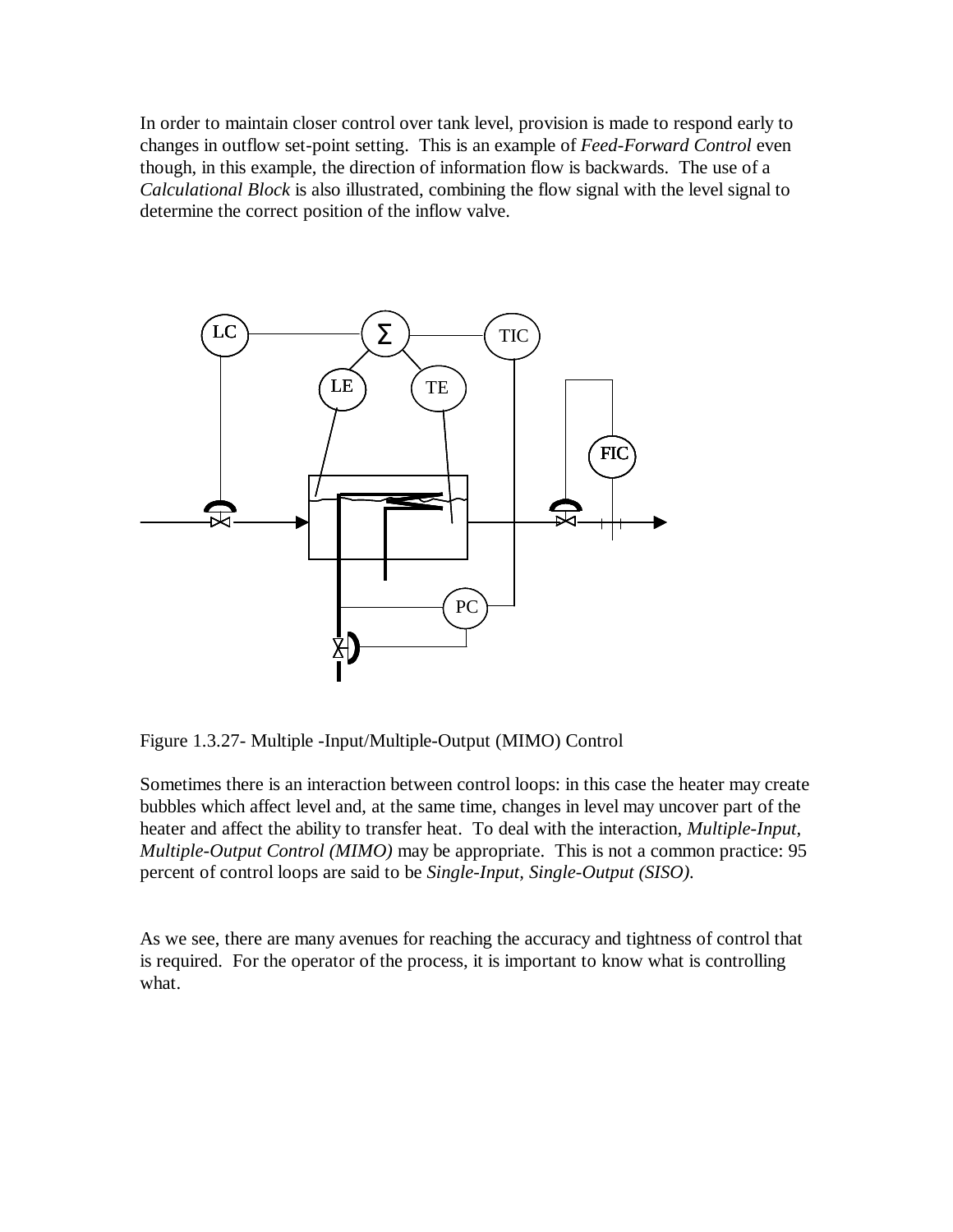### **1.3.4. Good Control and Bad Control**

Good and bad control is a very simple concept: how close does the *controlled variable* stay to the *set point*. It is understood that *CV* will always deviate somewhat because this is the nature of feedback control: a deviation is required before control action is taken. Only if disturbances are absent and if the set-point is constant will the *CV* stay exactly at the set-point.

The key questions are

- how close is it really necessary for *CV* to be to its *SP*?
- how reliable is the measurement of *CV*?
- how fast and with how much cycling does *CV* return to its set-point after a disturbance or a set-point change?

The answer to the first question depends on the nature of the process. Sometimes the limits are wide: for instance the level in a holding tank or surge tank might satisfactorily be allowed to range between almost empty and almost full although half-full may be the preferred level, i.e., the set-point.

If the operator sees or suspects that the answer to the second or third question is not satisfactory then there are four areas to examine.

**The process** itself may be difficult to control. It may be inherently unstable, in which case the control system has to deal with this fact. On the other hand it may be suffering from disturbances that are correctable. For instance, it may be hard to control temperature in a vessel if a near-by door is opened from time to time to a winter wind. Sometimes control loops 'fight' each other: in the example of Figure 1.3.26 showing Multiple-Input/Multiple-Output control, if the level control and temperature control had been done separately (in two SISO loops), the interaction would have made one or both controls less than optimum. In Figure 1.3.27, below, if level control in the downstream vessel is aggressive, i.e., calling for large fluctuations in inflow, then it may be difficult to control level in the upstream vessel.



Figure 1.3.27 - Interacting Level Controls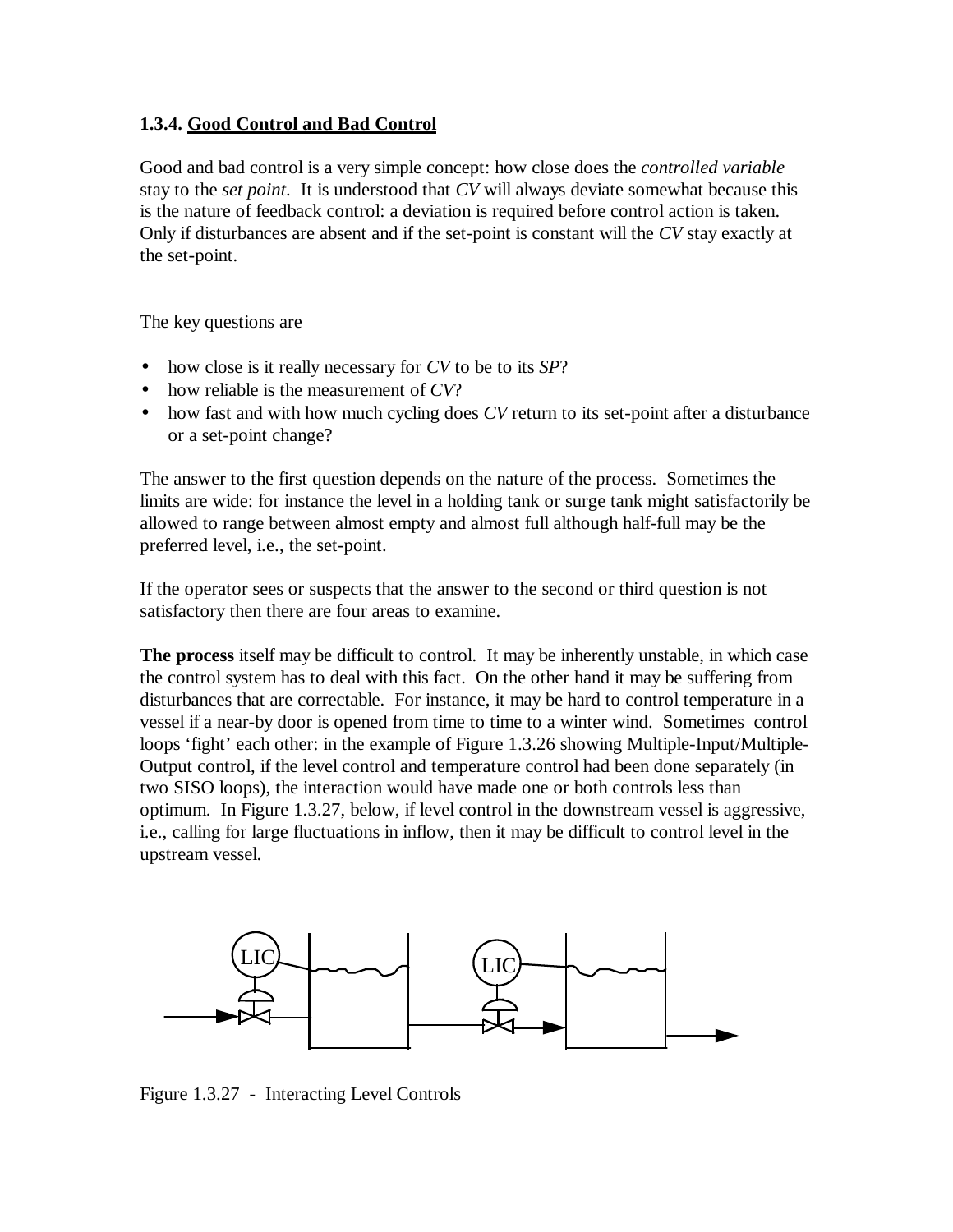Another situation where control may be difficult is for a loop that receives its set-point as the output from another controller. For instance, it may be the 'inner' loop in a cascade or balancing configuration. If the outer loop is tightly tuned, with high gain and rapid reset, it will cause the inner loop to work excessively.

**The sensor**, i.e., the measurement of the controlled variable, may be the source of trouble. There are several possibilities.

- It may be broken. This condition can manifest itself as a constant signal or as a rapidly fluctuating signal and is usually quite obvious.
- Its accuracy may be compromised: a thermocouple may be improperly installed in its thermowell or a differential-pressure cell may have legs unevenly filled with liquid or a flow meter may be operating at the low end of its range.
- It may be improperly calibrated or it may have been replaced by a unit with different calibration.

It may be poorly located relative to the point at which the manipulated variable acts. In Figure 1.3.28 the presence of the vessel between the point of additive-addition and the point of measurement makes it difficult to achieve good control ('A' denotes an analytical measurement).



Figure 1.3.28 - Difficult Composition Control

**The final control element** may suffer from mal-function. The most common final element is a valve, which may suffer from

- stickiness, causing it to move in jumps rather than smoothly with its input signal
- hysteresis, causing it to have, for the same signal, a different opening depending on whether the opening is increasing or decreasing.
- saturation.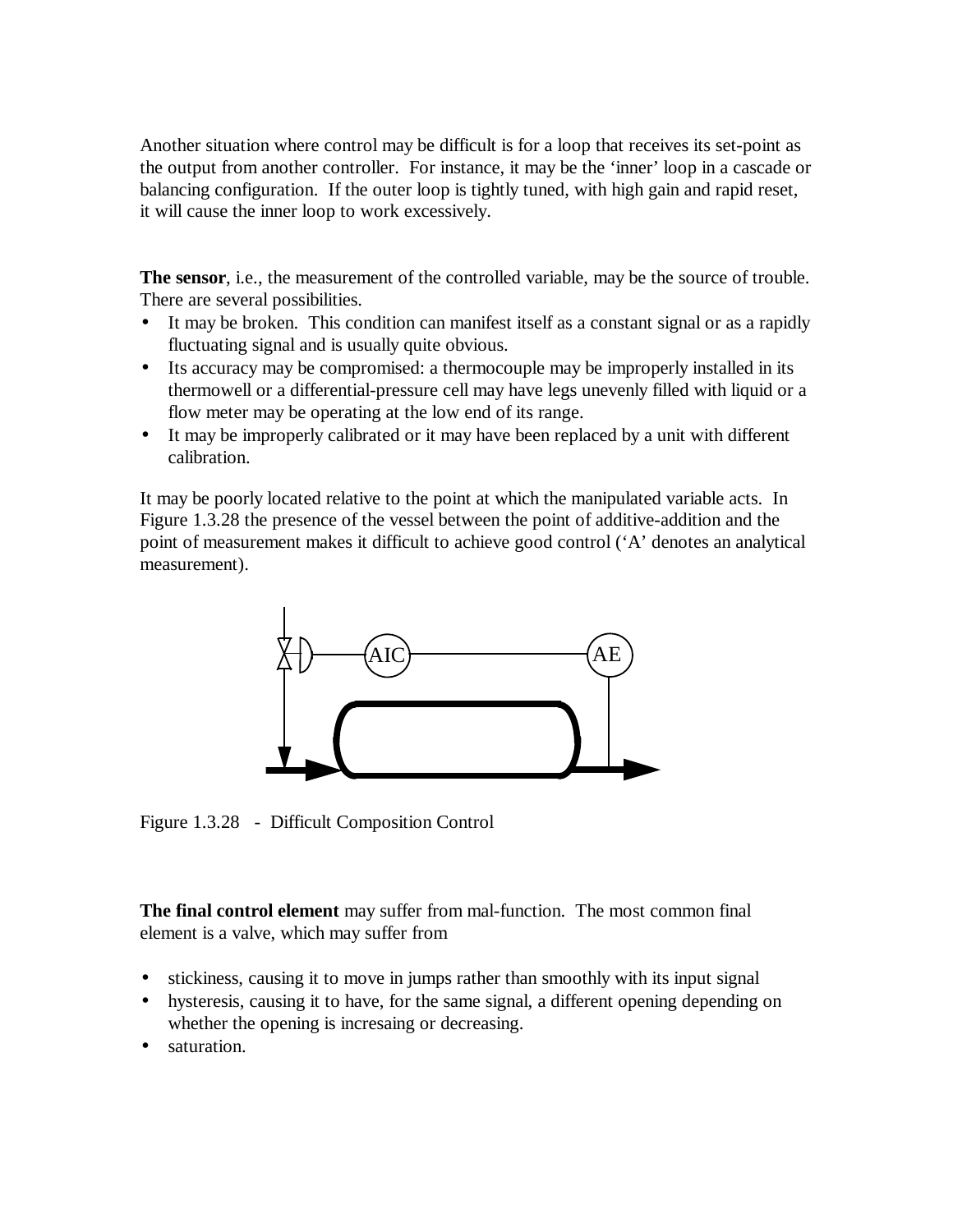The first two conditions can be checked by taking the valve off-line and observing its position as the signal to it is changed manually. Proper maintenance can usually correct the problem.

Saturation is the condition where the element reaches the limit of its ability to affect the process. For instance, if the controller is calling for a flow that drives the valve wide open or to a state where further opening does not produce significantly more flow, then control is not achieved. This situation arises typically where, either the valve was under-sized in the first place, or an increase in production rate causes a valve to become under-sized.

**The control system** itself may be the cause of poor control. Control action is one of the three actions that affect the controlled variable, the other two being external disturbances and re-setting the set-point. Poor controller settings can make the controlled variable fluctuate and even make the system unstable. This happens when the process gain is set too high or when the reset (integral) action comes on too quickly. On the other hand, low gain and low integral action let the controlled variable wander loosely around the set point. Controller 'tuning' is the art of setting gain, reset and derivative action to the correct intensity for adequate control.

Figures 1.3.29 and 1.3.30 show the time-wise response of the *controlled variable* to a disturbance with fast-acting and slower-acting control. The firmer gets the *CV* back to its set-point more quickly but in an oscillatory fashion with some significant under-shoot. As long as the under-shoot can be tolerated this is a very satisfactory control action. If the oscillations persist and especially if they grow, then the control action is less ideal and possibly even destructive.



Figure 1.3.29 – Rapid-Response Control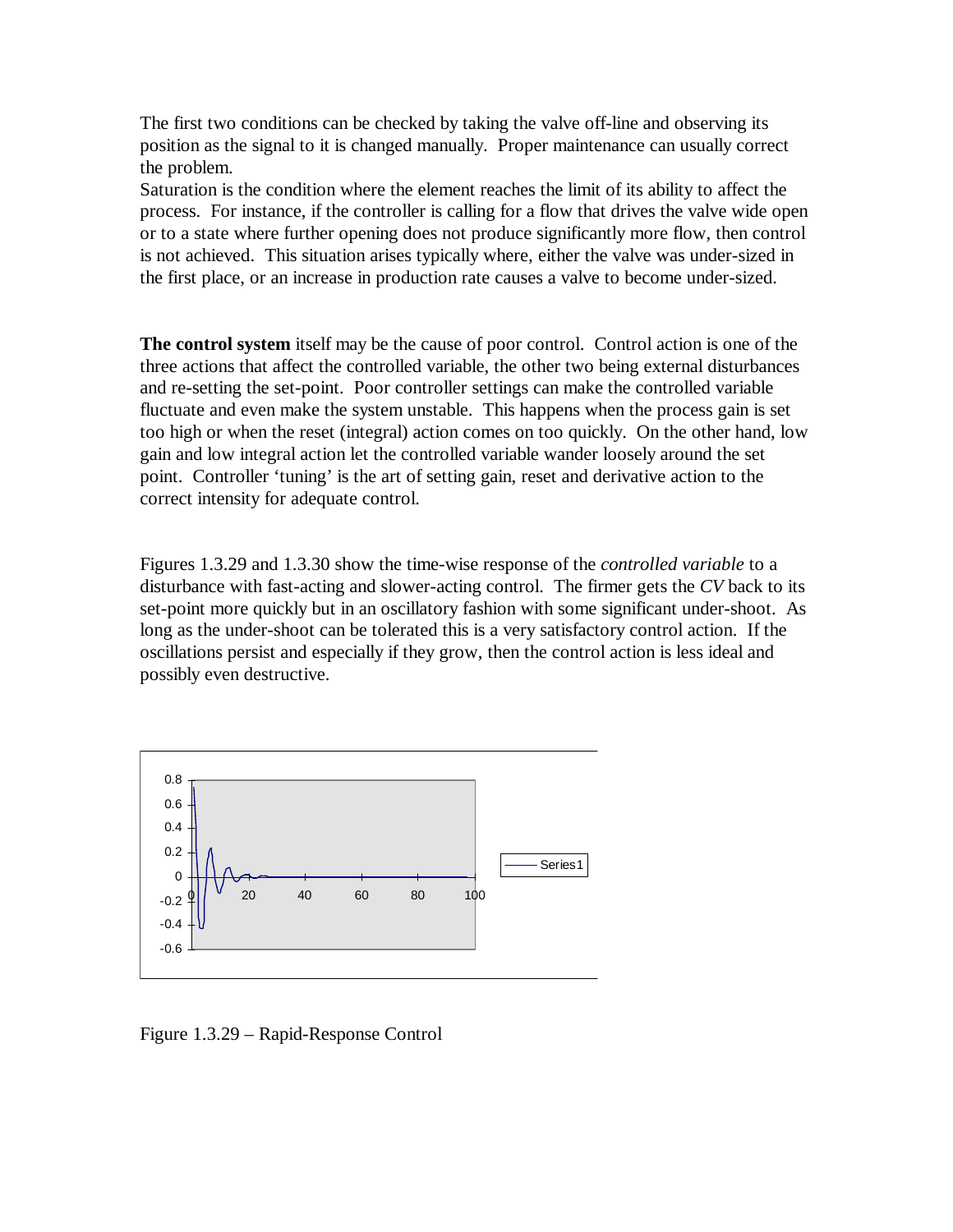

Figure 1.3.30 – Slow-Response Control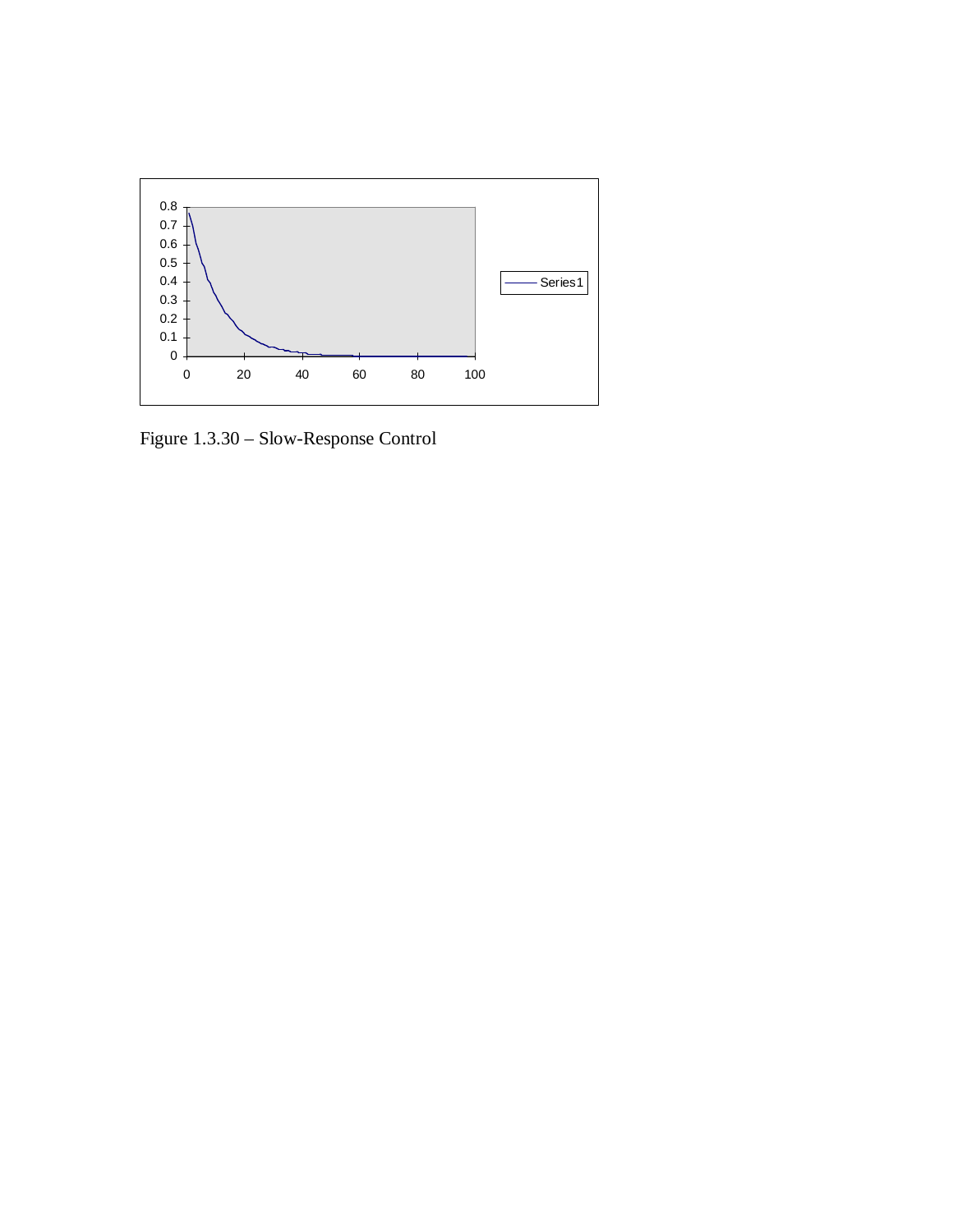### **1.3.5. Distributed Control Systems**

A short history of the development of process control helps to put the current state in perspective.

The earliest process controllers were human beings, who read the gauges and turned the valves. For instance in the manufacture of nitroglycerine (Figure 1.1.9), in the 1950's the control was still carried out manually. To save manpower, some plants were configured to bring the indicators and control elements into a central location: doing this required routing the actual process piping through that location. As automatic controllers became available they were still often grouped together in panels and in control rooms but the measuring elements and final control elements stayed in the field. Rather than routing the process piping through the central location, it was necessary only to bring the information lines (pneumatic or electric) to the panel.

The earliest controllers operated in Single-Input/Single-Output mode (and most still do) but more sophisticated techniques like cascade were introduced. The progress in hardware also depended on mathematical development of control theory. Both the hardware and the math benefited greatly from the advent of computers.

One of the first computer-based concepts in process control was *DDC* or *Direct Digital Control*. Because the individual pneumatic or electronic controller is designed to operate according to a mathematical expression (i.e., the control equation), it seemed natural to turn this function over to a large central computer, since mathematics is a thing that computers do very well. The computer could handle all control functions in a plant and could be programmed with control algorithms much more sophisticated than those of a pneumatic device. But there was reluctance to put all the control 'eggs in one basket', since a computer sometimes fails and a whole plant might fail along with it.

A less daunting approach was *Supervisory Set-Point Control* in which traditional controllers were used but their set-points were set by a computer. This approach is commonly used today in labs, pilot plants and other small operations, with a Personal Computer (*PC*) supplying the calculational power.

In the mid-1970's *Distributed Control Systems* were introduced (i.e., Honeywell TDC2000), which were centralized but which had multiple calculational units rather than just one. If one unit failed there was a 'hot' backup to step into its place. *Programmable Logic Controllers* came along in the 1980's. Initially *PLC*'s were aimed at discrete control (controlling events rather than variables), but it is said that the *DCS* and *PLC* concepts have gradually merged.